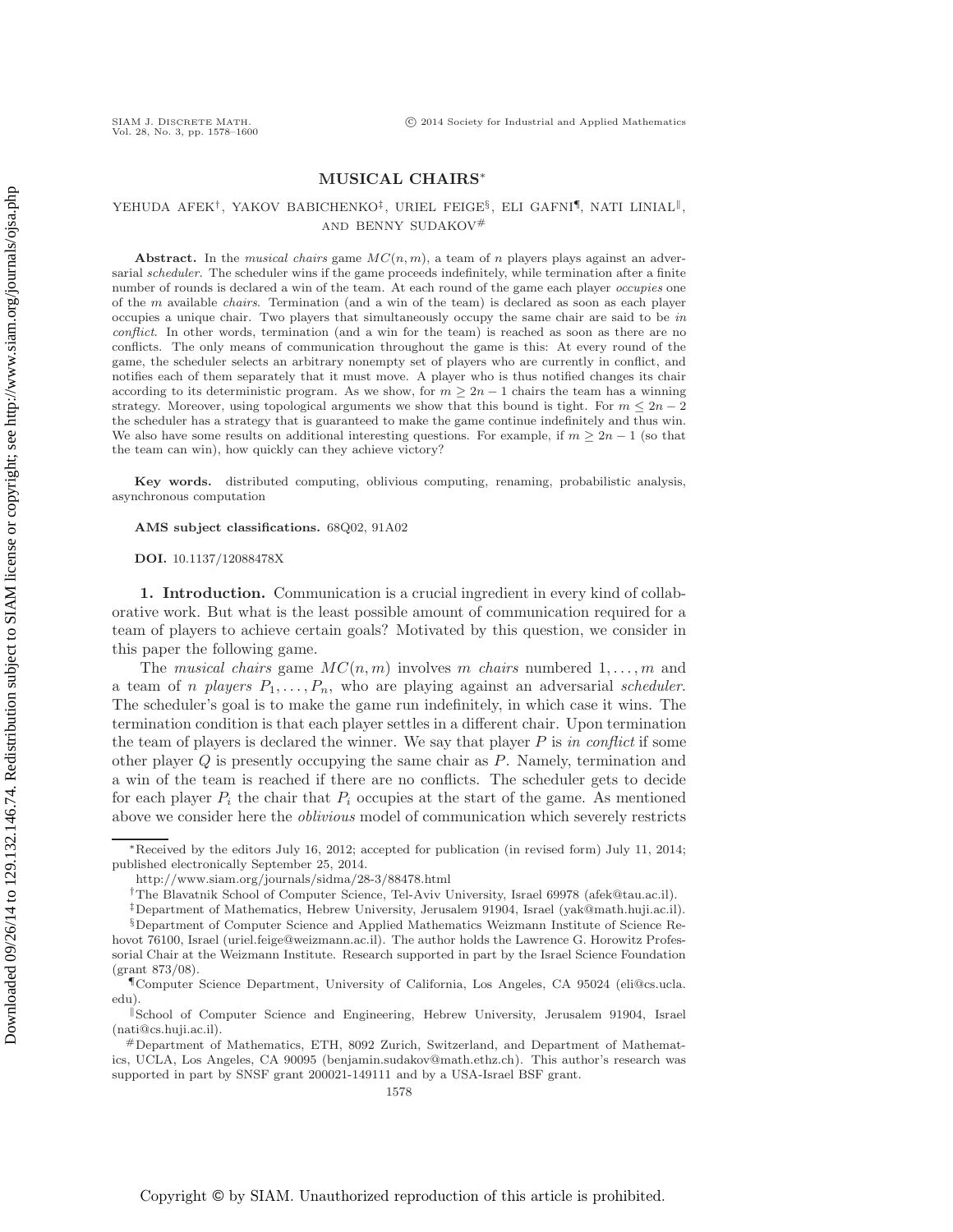MUSICAL CHAIRS 1579

the communication between the players during the game. All such communication is mediated by the scheduler as follows: At every time step, and as long as there are conflicts, the scheduler selects an arbitrary nonempty set of players which are currently in conflict and notifies them that they need to move. (Later on we consider various restrictions on the selected sets resulting in different schedulers; see section [2.](#page-3-0)) A player thus notified to be in conflict changes its chair according to its deterministic program, which the player chooses before the game. During the game, each player has no information about the chairs of other players beyond the occasional one bit that tells it that it must move, and we insist that the choice of a player's next chair be deterministic. Consequently, a player's action depends only on its current chair and the sequence of chairs that it had traversed so far. Therefore the sequence of chairs that player  $P_i$  traverses is simply an infinite word  $\pi_i$  over the alphabet  $1,\ldots,m$ . Recall that the adversary can start each player on any of the chairs. Consequently we assume that each  $\pi_i$  is *full*, i.e., it contains all the letters in  $[m]$ . So upon receiving a conflict notification from the scheduler, player  $P_i$  occupying chair  $\pi_i[k]$  moves to chair  $\pi_i[k+1]$ . The scheduler's freedom in choosing the players' initial chairs means that for every i the scheduler selects an index  $k_i$  and the game starts with each  $P_i$ occupying chair  $\pi_i[k_i]$ . A winning strategy for the players is a choice of full words  $\pi_i$  with the following property: For every choice of initial positions  $k_i$  and for every strategy of the scheduler the game terminates in a finite number of rounds, i.e., the players cannot be beaten by the scheduler.

In this paper we obtain several results about the musical chairs game. The reader should note that as discussed in [\[3\]](#page-22-0) the musical chairs problem is strongly related to the adaptive renaming (also known as strong renaming) problem [\[1,](#page-22-1) [10\]](#page-22-2). Our first theorem determines the minimal m for which the team of players wins the  $MC(n, m)$  game.

<span id="page-1-0"></span>THEOREM 1. The team of players has a winning strategy in the  $MC(n, m)$  game *iff*  $m > 2n - 1$ .

In the winning strategy that we produce, each word  $\pi_i$  is *periodic*, or, equivalently, a finite word that  $P_i$  traverses cyclically. We also show that for every  $N > n$  there exist N full cyclic words on the alphabet  $[m] = [2n - 1]$  such that every set of n out of these N words constitutes a winning strategy for the  $MC(n, 2n-1)$  game.

To prove the lower bound in Theorem [1](#page-1-0) we use Sperner's lemma (see, e.g., [\[4\]](#page-22-3)), a fundamental tool from combinatorial topology. The use of this tool in proving lower bounds for distributed algorithms was pioneered in [\[7,](#page-22-4) [10,](#page-22-2) [11\]](#page-22-5). If one is willing to assume a great deal of knowledge in the field of distributed computing, it is possible to deduce our lower bound from known results in this area. Instead, to make the paper self contained, we chose to include here a direct proof which we think is more illuminating and somewhat simpler than the one which would result from reductions to the existing literature.

Although the words in Theorem [1](#page-1-0) use the least number of chairs, namely,  $m =$  $2n-1$ , their *lengths* are doubly exponential in n. This leads to several interesting questions. Are there winning strategies for the MC game with much shorter words, say, of length  $O(n)$ ? Perhaps even of length m? Can we provide significantly better upper bounds on the number of rounds till termination? Even if the scheduler is bound to lose the game, how long can it make the game last? Our next two results give some answers to these questions. Here we consider an  $MC(n, m)$  *winning systems* with N words. This is a collection of  $N \geq n$  full words on  $[m]$ , every n of which constitute a winning strategy for the players in the  $MC(n, m)$  game.

<span id="page-1-1"></span>THEOREM 2. For every  $N \geq n$ , almost every choice of N words of length cn  $log N$ *in an alphabet of*  $m = 7n$  *letters is an*  $MC(n, m)$  *winning system with* N full words.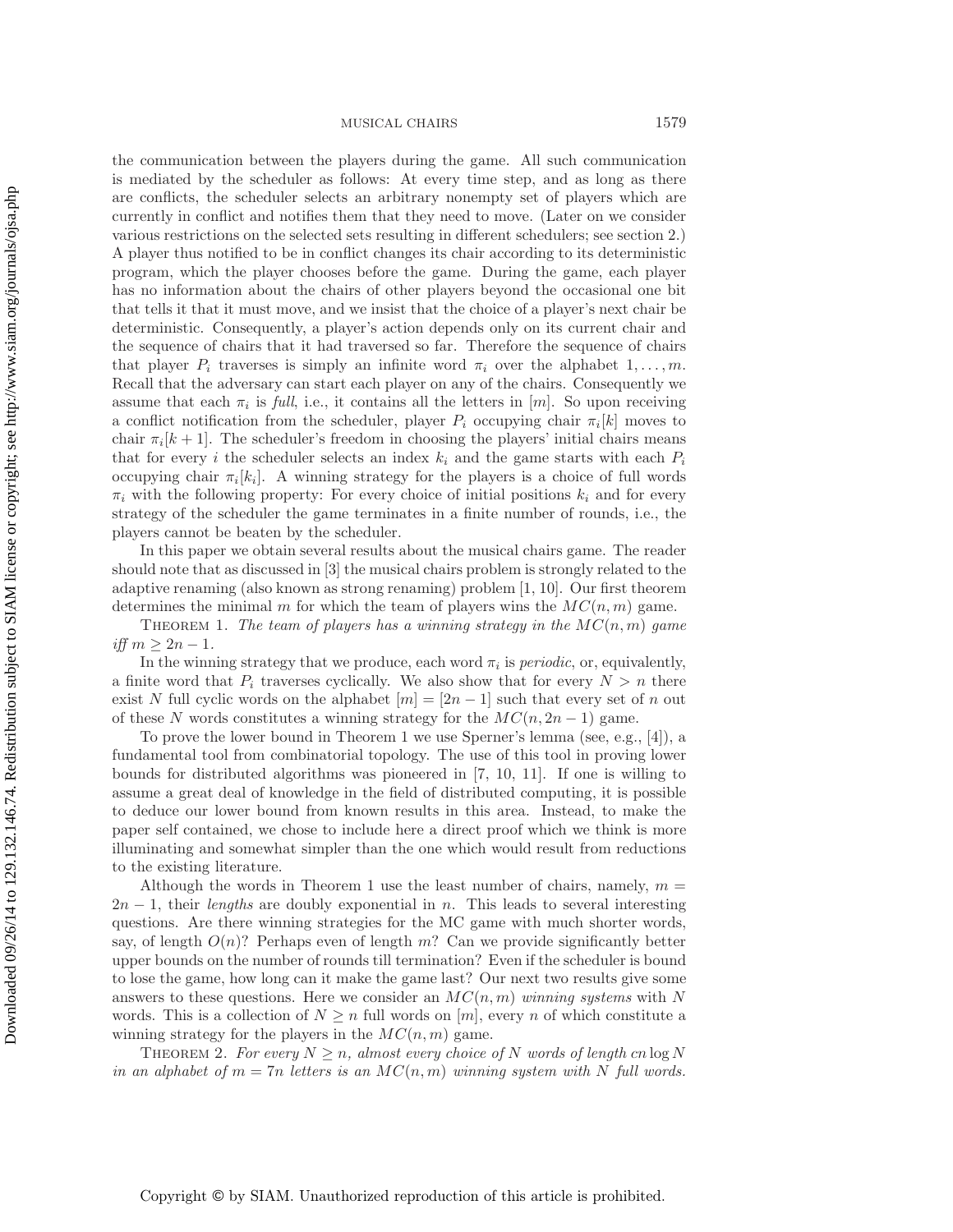*Moreover, every game on these words terminates in* O(n log N) *steps. Here* c *is an absolute constant.*

Since we are dealing with full words that we seek to make short, we are ultimately led to consider the problem under the assumption that each (finite, cyclically traversed) word  $\pi_i$  is a *permutation* on [m]. We note that the context of distributed computing offers no particular reason for this restriction and that we are motivated to study this question due to its aesthetic appeal. We can design permutation-based winning strategies for  $MC(n, 2n-1)$  game for very small n (provably for  $n=3$ , a computer assisted construction and proof for  $n = 4$ ). We suspect that no such constructions are possible for large values of  $n$ , but we are unable at present to show this. We do know, though, the following.

<span id="page-2-0"></span>THEOREM 3. For every integer  $d \geq 1$  there is an  $MC(n, m)$  winning system with  $N = n<sup>d</sup>$  permutations *on*  $m = cn$  *symbols, where c depends only on d.* In fact, this *holds for almost every choice of* N *permutations on* [m]*.*

We should stress that our proofs of Theorems [2](#page-1-1) and [3](#page-2-0) are purely existential. The explicit construction of such systems of words remains largely open, though we have the following result in this direction.

<span id="page-2-1"></span>THEOREM 4. For every integer  $d \geq 1$  there is an  $MC(n, m)$  winning system with  $N = n^d$  permutations *on*  $m = O(d^2n^2)$  *symbols.* 

We conclude this introduction with a discussion of several additional aspects of the subject.

Our work was originally motivated by some questions in distributed computing. In every distributed algorithm each processor must occasionally observe the activities of other processors. This can be done by reading the messages that other processors send, by inspecting some publicly accessible memory cells into which they write, or by sensing an effect on the environment due to the actions of other processors. Hence it is very natural to ask: What is the least possible amount of communication required to achieve certain goals? To answer it, we consider two severe limitations on the processors' behavior and ask how this affects the system's computational power. First, a processor can only post a proposal for its own output, and second, each processor is "blindfolded" and is only occasionally provided with the least possible amount of information, namely, a single bit that indicates whether its current state is "good" or "bad." Here bad/good indicates whether or not this state conflicts with the global-state desired by all the processors. Moreover, we also impose the requirement that algorithms are deterministic, i.e., use no randomization. This new minimalist model, which we call the oblivious model, was introduced in the conference version of this paper [\[3\]](#page-22-0). This model might appear to be significantly weaker than other (deterministic) models studied in distributed computing. Yet, our results show that a very natural distributed problem, *musical benches* [\[8\]](#page-22-6), can be solved optimally within the highly limited oblivious model. Further discussion of the oblivious model and additional well-known problems like *adaptive renaming* [\[1,](#page-22-1) [2\]](#page-22-7), which we can also be optimally solved in this model, can be found in [\[3\]](#page-22-0).

A winning strategy for the  $MC(n, m)$  game cannot include any two identical words. For that allows the scheduler to move the corresponding players together in lock-step, keeping them constantly in a state of conflict. Also for every winning strategy for  $MC(n, m)$ , with finite cyclic words, there is a finite upper bound on the number of moves till termination. To see this, let us associate with every state of the system a vector whose ith coordinate is the current position of player  $P_i$  on  $\pi_i$ . The set of such vectors V is finite,  $|V| = \prod |\pi_i|$ , and in a terminating sequence of moves no vector can be visited twice. In fact, we can associate with every collection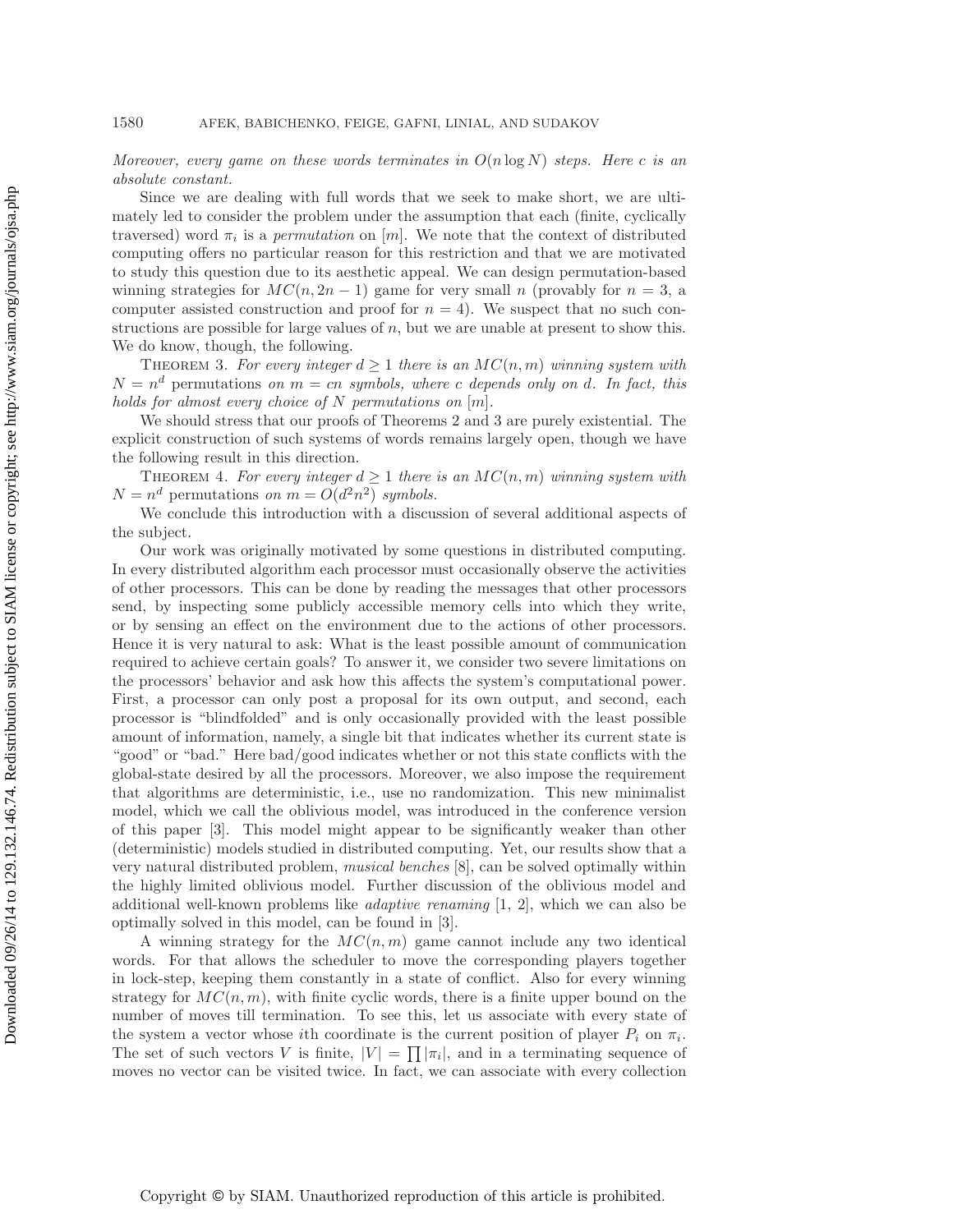MUSICAL CHAIRS 1581

of finite words a directed graph on vertex set  $V$ , where edges correspond to the possible transitions in response to scheduler's notifications. The collection of words constitute a winning MC strategy iff this directed graph is acyclic. We note that these observations depend on the assumption that players use no randomness.

Our strategies for the MC game have a number of additional desirable properties. As mentioned, we construct  $N$  full periodic words such that every subset of  $n$  of the N words constitutes an  $MC(n, m)$  winning system. Hence our strategies are guaranteed to succeed (reach termination against every scheduler's strategy) in dynamic settings in which the set of players in the system keeps changing. This statement holds provided there are sufficiently long intervals throughout which the set of players remains unchanged. To illustrate this idea, consider a company that manufactures N communication devices, each of which can use any one of m frequencies. If several such devices happen to be at the same vicinity, and simultaneously transmit at the same frequency, then interference occurs. Devices can move in or out of the area, hop to a frequency of choice and transmit at this frequency, and sense whether there are other transmissions in this frequency. The company wants to provide the following guarantee: If no more than  $n$  devices reside in the same geographical area, then no device will suffer more than a total of  $T$  interference events for some guaranteed bound  $T$ . Our strategy for the MC game would yield this by preinstalling in each device a list of frequencies (a *word* in our terminology), and having the device hop to the next frequency on its list (in a cyclic fashion) in response to any interference it encounters. No communication beyond the ability to sense interference is needed.

In proving the lower bound  $m \geq 2n-1$  we have to make several assumptions about the setup. The first is the freedom of choice for the scheduler. From the perspective of distributed computing this means that we are dealing with an asynchronous system. In a synchronous setting, in every time step, every player involved in a conflict moves to its next state. One can show that in such a synchronous setup the players have a winning strategy even with  $m = n$  chairs. It is also important that the scheduler can dictate each player's starting position. If each  $P_i$  starts at the first letter of  $\pi_i$ , a trivial winning strategy with  $m = n$  simply sets i as the first letter of  $\pi_i$  for each i. It is also crucial that our players are deterministic (no randomization). If players are allowed to pick their next state randomly, then again  $m = n$  suffices, since in this case with probability 1 eventually a conflict-free configuration will be reached. Hence, this paper is also related to the one of the fascinating questions in computer science, whether and to what extent randomization increases the power of algorithmic procedures. Our results show that without using randomness one can still win an MC game by increasing only slightly the number of chairs (from  $n$  to  $2n-1$ ).

<span id="page-3-0"></span>**2. Simplified oblivious model for musical chairs.** Our general model for oblivious algorithms is specified by providing the rules of possible behavior of the scheduler. Here we consider an *immediate scheduler*, who enjoys a high degree of freedom in choosing which processor to move.<sup>[1](#page-3-1)</sup> To simplify the design and analysis of oblivious algorithms, it is convenient to consider a more restricted scheduler that has fewer degrees of freedom but is nevertheless equivalent to the immediate scheduler in their power to win the MC game. In each round an immediate scheduler can select an arbitrary nonempty set of players that are currently in conflict and move them. Below

<span id="page-3-1"></span><sup>&</sup>lt;sup>1</sup>There are several interesting schedulers which are even more flexible than the immediate scheduler. As we showed in the conference version of this paper [\[3\]](#page-22-0), all of them are, in fact, equivalent to the canonical scheduler.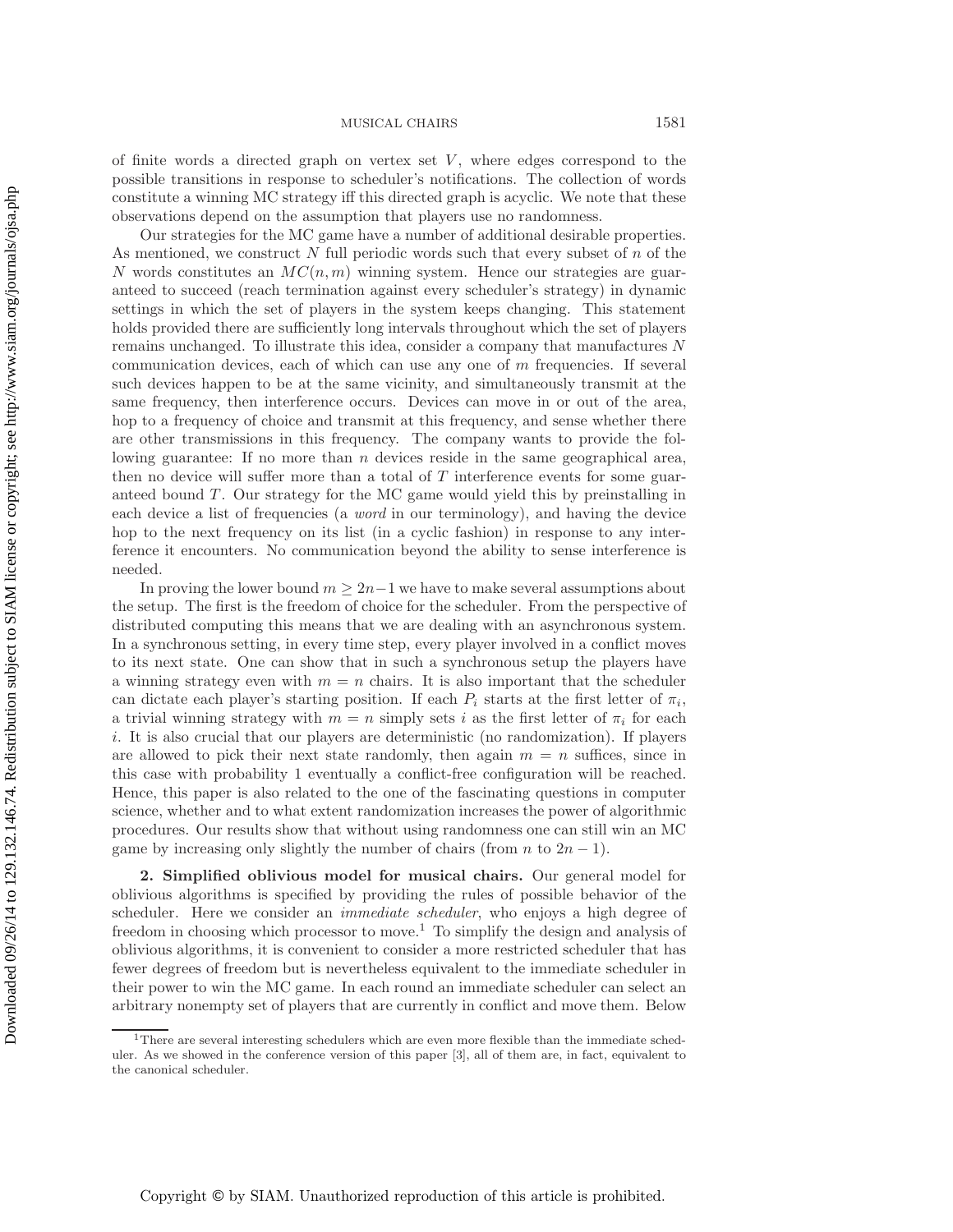we often refer to a team strategy as an oblivious  $MC(n, m)$  algorithm. It is a winning strategy if the immediate scheduler is forced to reach a conflict-free configuration in finite time. Conversely, an immediate scheduler wins against an oblivious  $MC(n, m)$ algorithm if it can generate an infinite execution without ever reaching a conflict-free configuration.

*Terminology.* Two schedulers  $\sigma_1, \sigma_2$  are considered *equivalent* if for every team strategy, scheduler  $\sigma_1$  has a winning strategy iff  $\sigma_2$  has also. In other words, an oblivious  $MC(n, m)$  algorithm beats  $\sigma_1$  iff it beats  $\sigma_2$ .

First we want to limit the number of processors that can be moved in a round.

A *pairwise immediate scheduler* is similar to the immediate scheduler, except for the following restriction. In every round, the pairwise immediate scheduler can select any two processors  $P \neq Q$  that are currently in conflict with each other and move either  $P$ , or  $Q$ , or both. Equivalently, in every round either exactly one processor (that is involved in a conflict) moves, or two processors that share the same chair move. We note that similar ideas can be found in the literature, Namely, that no generality is lost upon weakening the scheduler in an appropriate way, e.g., see [\[5,](#page-22-8) [7,](#page-22-4) [10,](#page-22-2) [11\]](#page-22-5).

<span id="page-4-0"></span>Proposition 5. *The immediate scheduler and the pairwise immediate scheduler are equivalent.*

*Proof*. Clearly, every adversary of the pairwise immediate scheduler is also a strategy of the immediate scheduler. Hence it remains to show that if the immediate scheduler  $\sigma$  can win against some team strategy, then the pairwise immediate scheduler  $\sigma'$  can also force an infinite run against it. So fix an oblivious  $MC(n, m)$ algorithm and an infinite run that  $\sigma$  forces. We modify this schedule into a schedule of  $\sigma'$  and show that every move that  $\sigma$  does is eventually performed by  $\sigma'$  as well. This is clearly, therefore, a winning strategy of  $\sigma'$ .

Consider the set X of the processors that  $\sigma$  moves at round t. The same set X will be moved by  $\sigma'$  as well, except that this is done in several steps. We split the set X according to the chair c that these processors occupied before round t. Thus, if  $\sigma$ moves exactly one of the  $\geq 2$  processors that occupy chair c, then  $\sigma'$  does just the same. If  $\sigma$  moves  $k \geq 2$  processors that occupy the same chair c before round t, then  $\sigma'$  moves  $k - 2$  of these processors one by one and then finally moves the last two of these processors at once. The claim follows. П

The pairwise immediate scheduler (which, as we showed, is equivalent to the immediate scheduler) is instrumental in proving Theorems [1](#page-1-0) and [3.](#page-2-0) However, to prove Theorem [2](#page-1-1) the pairwise immediate scheduler needs to be further restricted. It is true that the pairwise immediate scheduler has to pick only one pair of players to move (and then either move only one or both of them), but it is still free to pick a pair of its choice (among those pairs that are in conflict). We would like to eliminate this degree of freedom.

*Canonical scheduler*. The canonical scheduler is similar to the pairwise immediate scheduler but with the following difference. In every round in which there is a conflict, one designates a *canonical pair*. This is a pair of players currently in conflict with each other, but they are not chosen by the scheduler, but rather dictated to the scheduler. Given the canonical pair  $P, Q$ , the only choice the scheduler has is whether to move P, or Q, or both. But how is the canonical pair chosen? It actually does not really matter, as long as the choice is deterministic. For concreteness, we shall assume the following procedure. Fix an arbitrary order on the collection of all pairs of players. In a nonterminal configuration, the *canonical pair* is the first pair of players in the order that share a chair.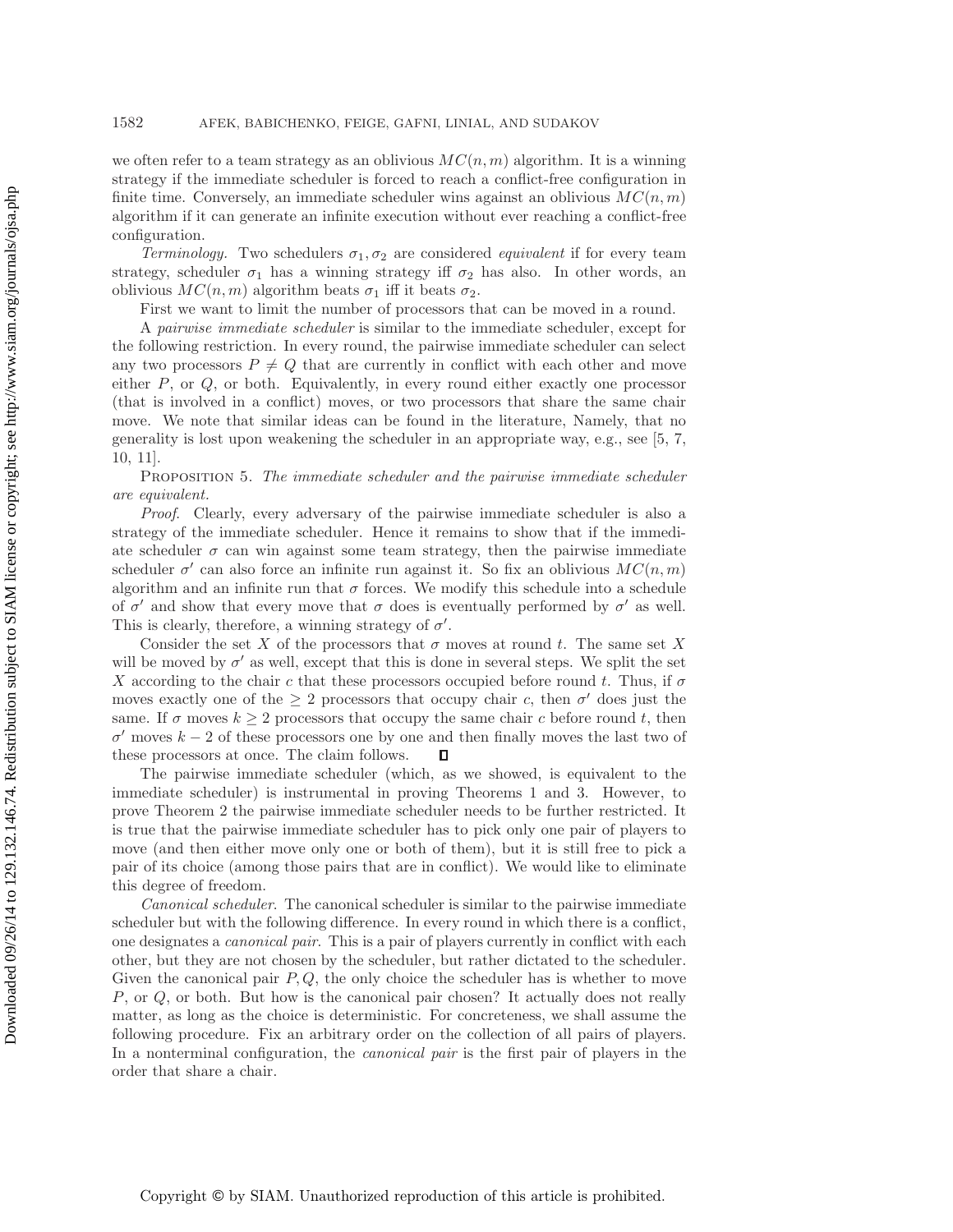Proposition 6. *The canonical scheduler and the pairwise immediate scheduler are equivalent.*

*Proof.* The general nature of the proof is similar to that of Proposition [5,](#page-4-0) but the details are more complicated. Now  $\sigma$  is a pairwise immediate scheduler that achieves an infinite schedule S against some oblivious  $MC(n, m)$  algorithm, and  $\sigma'$  is an arbitrary canonical scheduler. We need to construct an infinite schedule S' that  $\sigma'$ can accomplish against the same algorithm. We pass from  $S$  to  $S'$  through an infinite series of intermediate schedules  $S_t$ , each of which consists of a finite prefix  $\lambda_t$  followed by an infinite suffix  $\rho_t$ . We start with  $S_0 = S$  whose prefix  $\lambda_0 = \Lambda$  is empty. In passing from  $S_t = \lambda_t \circ \rho_t$  to  $S_{t+1} = \lambda_{t+1} \circ \rho_{t+1}$  we maintain the following invariants:

- For all t, the prefix  $\lambda_t$  of  $S_t$  is a canonical schedule.
- Each schedule  $S_t$  is an infinite pairwise immediate schedule.
- The prefix  $\lambda_t$  of  $S_t$  is a proper prefix of  $\lambda_{t+1}$ .

Note that this method of construction guarantees that for every position  $i$  in the emerging schedule there is some time  $T_i$  following which that position does not change. Consequently there is a well-defined limit to  $S_0, S_1, \ldots$ . This limit sequence is defined as the infinite schedule  $S'$ .

We turn to show how to construct  $S_{t+1}$  given  $S_t$ . Since  $S_t$  is infinite, the configuration at the end of  $\lambda_t$  is not terminal and there is a current canonical pair, say,  $P_1$ and  $P_2$ , both of which presently occupy chair  $c_1$ . There are several cases to consider.

1. If the first move in  $\rho_t$  is canonical (i.e., all players moved at this step are in  $\{P_1, P_2\}$ . We simply take  $S_{t+1}$  to be  $S_t$ , thus satisfying the requirements stated above.

We next turn to the cases where in the first move in  $\rho_t$  at least one player not from  $\{P_1, P_2\}$  gets moved.

- 2. If either  $P_1$  or  $P_2$  is never moved in  $\rho_t$ . Let  $\lambda_{t+1}$  be  $\lambda_t$  followed by a move of  $P_2$  ( $P_1$ ). Let  $\rho_{t+1}$  be obtained from  $\rho_t$  by deleting the first move of  $P_2$  ( $P_1$ ) away from chair  $c_1$  (if such move exists). Note that, as claimed,  $S_{t+1}$  is a pairwise immediate schedule. The only possible difficulty is that in some later stage in  $\rho_t$  some player  $P_3$  is moved on account of its sharing chair  $c_1$  with  $P_2$  ( $P_1$ ). But the same move of  $P_3$  is realizable in  $S_{t+1}$  as well, since at this stage in  $S_{t+1}$  chair  $c_1$  remains occupied by  $P_1$  ( $P_2$ ), so that  $P_3$  is movable.
- We proceed to the cases where in  $\rho_t$  both  $P_1$  and  $P_2$  get moved away from  $c_1$ . 3. We now consider the case where in  $\rho_t$  the move of  $P_1$  from  $c_1$  precedes the first move of  $P_2$  from  $c_1$ . Here we construct  $\lambda_{t+1}$  by appending a move of  $P_1$ to  $\lambda_t$ , and  $\rho_{t+1}$  is obtained from  $\rho_t$  by deleting the first move of  $P_1$  in  $\rho_t$ . All the requirements listed above are clearly satisfied.
- The same argument can be applied with  $P_1$  and  $P_2$  exchanged.
- 4. In the last case to consider, both players  $P_1$  and  $P_2$  are first moved out of  $c_1$ at the same step s of  $\rho_t$ . There are two subcases to consider.
	- No player other than  $P_1$  and  $P_2$  is on chair  $c_1$  in any of the first  $s-1$ rounds of  $\rho_t$ . Here  $\lambda_{t+1}$  is  $\lambda_t$  followed by a move of both  $P_1$  and  $P_2$ , and  $\rho_{t+1}$  is obtained by eliminating from  $\rho_t$  the moves of  $P_1, P_2$  at round s.
	- In the complementary case some other player, say,  $P_3$ , occupies chair  $c_1$ in round  $s' < s$  and s' is the latest such time. We let  $\lambda_{t+1}$  be  $\lambda_t$  followed by a move of  $P_1$ . We obtain  $\rho_{t+1}$  by modifying  $\rho_t$  as follows: (i) Delete the move of  $P_1$  at round s of  $\rho_t$  and (ii) move  $P_2$  in  $\rho_{t+1}$  either together with  $P_3$  (if only  $P_3$  moves in round s'), or if  $P_3$  moves together with a  $P_4$ , then move  $P_2$  in the round immediately preceding the simultaneous move of  $P_3$  and  $P_4$ . П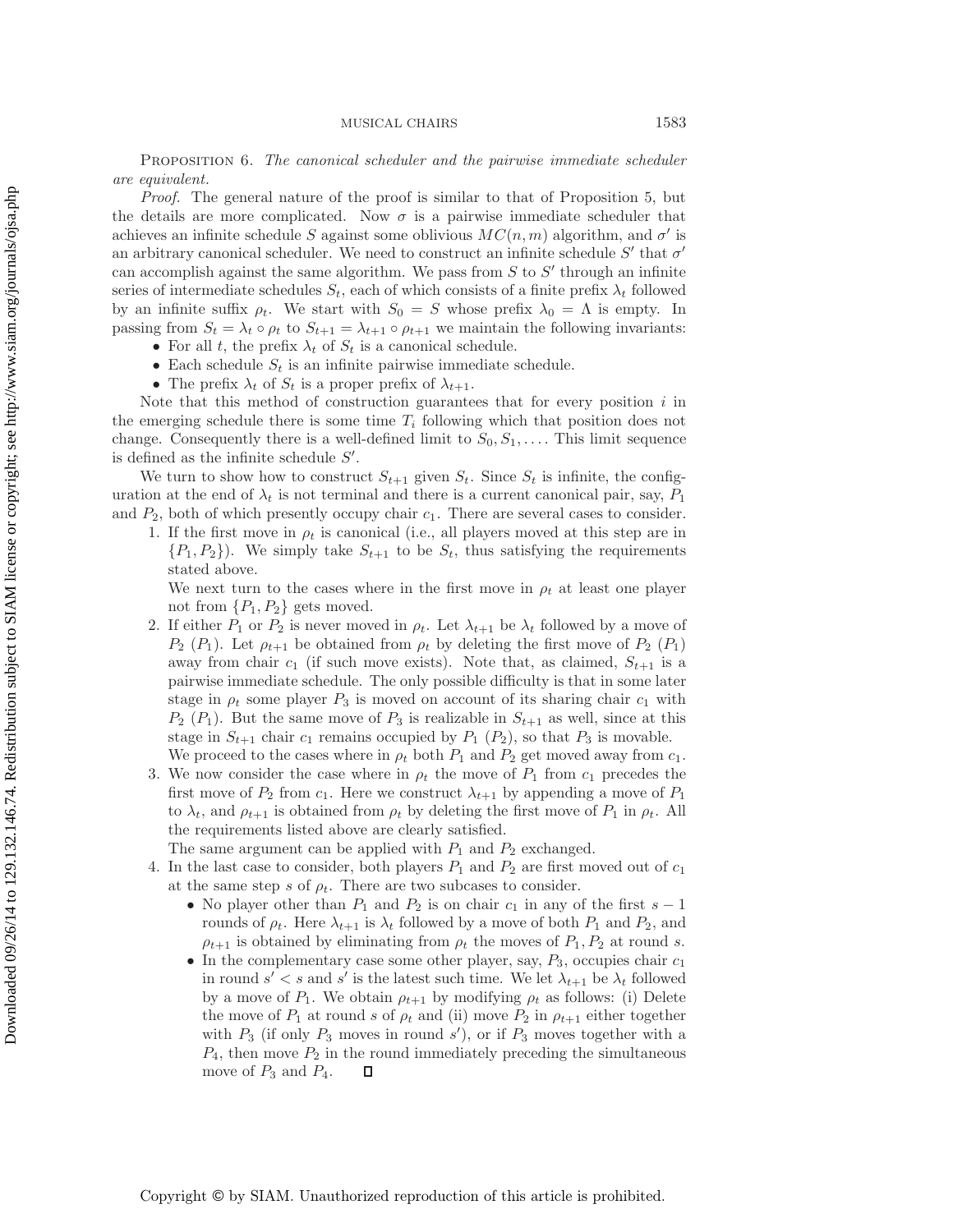## 1584 AFEK, BABICHENKO, FEIGE, GAFNI, LINIAL, AND SUDAKOV

# **3. An oblivious MC algorithm with 2***n −* **1 chairs.**

**3.1. Preliminaries.** In this section we prove the upper bound that is stated in Theorem [1.](#page-1-0) We start with some preliminaries. The length of a word  $w$  is denoted by |w|. The concatenation of words is denoted by  $\circ$ . The rth power of w is denoted by  $w^r = w \circ w \dots \circ w$  (r times). Given a word  $\pi$  and a letter c, we denote by  $c \otimes \pi$ the word in which the letters are alternately c and a letter from  $\pi$  in consecutive order. For example, if  $\pi = 2343$  and  $c = 1$ , then  $c \otimes \pi = 12131413$ . A collection of words  $\pi_1, \pi_2, \ldots, \pi_n$  is called *terminal* if no schedule can fully traverse even one of the  $\pi_i$ . Every MC algorithm can be turned to a terminal collection by raising each word to a high enough power. Namely, given n words of length  $\leq L$  each, if there is a schedule that runs for  $>L^n$  steps, then there is necessarily a configuration that has been visited twice and therefore there is an infinite schedule as well. Therefore, it suffices to raise the words to  $L^n$  power to yield a terminal collection.

<span id="page-6-1"></span>We now introduce some of our basic machinery in this area. We first show how to extend terminal sets of words.

<span id="page-6-0"></span>PROPOSITION 7. Let  $n, m, N$  be integers with  $1 < n < m$ . Let  $\Pi = {\pi_1, \dots, \pi_N}$ *be a collection of* m*-full words such that*

# (1) *every* n *of these words form an oblivious* MC(n, m) *algorithm*.

*Then*  $\Pi$  *can be extended to a set of*  $N+1$  *m-full words that satisfy condition* [\(1\)](#page-6-0).

*Proof.* Suppose that for every choice of n words from  $\Pi$  and for every initial configuration no schedule lasts more than t steps. As mentioned above  $t \leq L<sup>n</sup>$ , where L is the length of the longest word in Π. For a word  $\pi$ , let  $\pi'$  be defined as follows: If  $|\pi| \geq t$ , then  $\pi' = \pi$ . Otherwise it consists of the first t letters in  $\pi^r$ , where  $r > t/|\pi|$ . The new word that we introduce is  $\pi_{N+1} = \pi'_1 \circ \pi'_2 \circ \cdots \circ \pi'_n$ . It is a full word, since it contains the full word  $\pi_1$  as a subword.

We need to show that every set  $\Pi'$  of  $n-1$  words from  $\Pi$  together with  $\pi_{N+1}$ constitute an oblivious  $MC(n, m)$  algorithm. Observe that in any infinite schedule involving these words, there must be infinitely many moves on the word  $\pi_{N+1}$ . Otherwise, if the schedule remains on a letter c in  $\pi_{N+1}$  from some point on, replace  $\pi_{N+1}$  by an arbitrary word from  $\Pi - \Pi'$  and stay put on the letter c in this word. This contradicts our assumption that Π satisfies condition [\(1\)](#page-6-0). (Note that this word contains the letter c by our fullness assumption.) But  $\pi_{N+1}$  moves infinitely often, and it is a concatenation of n words whereas  $\Pi'$  contains only  $n-1$  words. Therefore, eventually  $\pi_{N+1}$  must reach the beginning of a word  $\pi_{\alpha}$  for some  $\pi_{\alpha} \notin \Pi'$ . From this point onward,  $\pi_{N+1}$  cannot proceed for t additional steps, contrary to our assumption. □

Note that by repeated application of Proposition [7,](#page-6-1) we can construct an arbitrarily large collection of  $m$ -full words that satisfy condition  $(1)$ .

We next deal with the following situation: Suppose that  $\pi_1, \pi_2, \ldots, \pi_m$  is a terminal collection, and we concatenate an arbitrary word  $\sigma$  to one of the words  $\pi_i$ . We show that by raising all words to a high enough power we again have a terminal collection in our hands.

<span id="page-6-2"></span>LEMMA 8. Let  $\pi_1, \pi_2, \ldots, \pi_p$  be a terminal collection of full words over some *alphabet.* Let  $\sigma$  be an arbitrary full word over the same alphabet. Then the collection

$$
(\pi_1)^k, (\pi_2)^k, \ldots, (\pi_{i-1})^k, (\pi_i \circ \sigma)^2, (\pi_{i+1})^k, \ldots, (\pi_p)^k
$$

*is terminal as well for every*  $1 \leq i \leq p$  *and every*  $k \geq |\pi_i| + |\sigma|$ *.*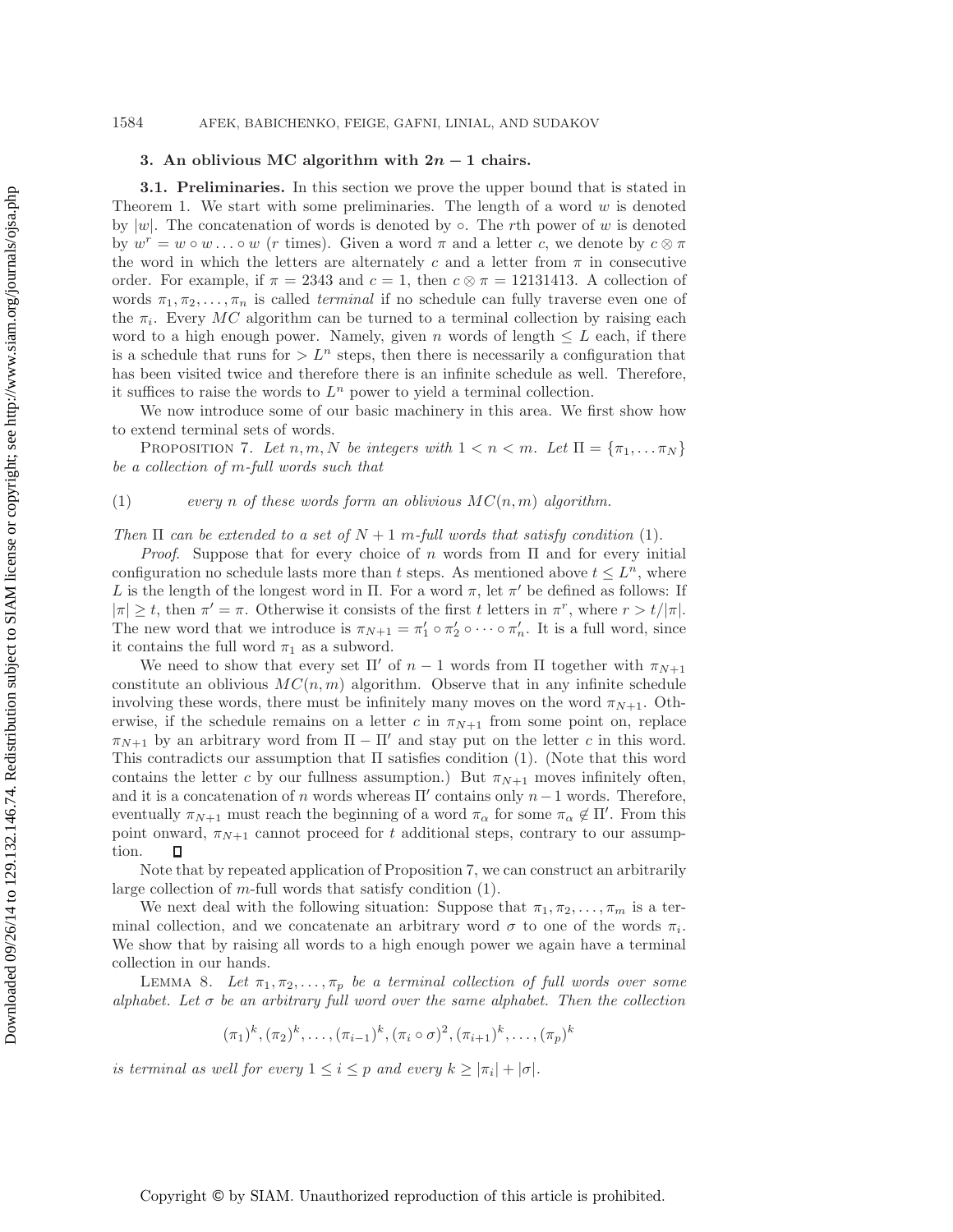*Proof*. We split the run of any schedule on these words into *periods* through which we do not move along the word  $(\pi_i \circ \sigma)^2$ . We claim that throughout a single period we do not traverse a full copy of  $\pi_j$  in our progress along the word  $(\pi_j)^k$ . The argument is the same as in the proof of Proposition [7.](#page-6-1) By pasting all these periods together, we conclude that during a time interval in which we advance  $\leq |\pi_i| + |\sigma| - 1$  positions along the word  $(\pi_i \circ \sigma)^2$  every other word  $(\pi_j)^k$  traverses at most  $|\pi_i| + |\sigma| - 1$  copies of  $\pi_j$ . In particular, there is a whole  $\pi_j$  in the j<sup>th</sup> word in the collection that is never visited. If the schedule ends in this way, no word is fully traversed, and our claim holds.

So let us consider what happens when a schedule makes  $\geq |\pi_i| + |\sigma|$  steps along the word  $(\pi_i \circ \sigma)^2$ . We must reach at some moment the start of  $\pi_i$  in our traversal of the word  $(\pi_i \circ \sigma)^2$ . But our underlying assumption implies that from here on, no entire copy of  $\pi_l$  (for  $l = 1, \ldots, p$ ) is fully traversed. Thus, no word in this collection is fully traversed, as claimed. Л

Lemma [8](#page-6-2) yields immediately the following holds.

<span id="page-7-1"></span>COROLLARY 9. Let  $\pi_1, \pi_2, \ldots, \pi_p$  be a terminal collection of full words over some *alphabet, and let*  $\pi_{p+1}, \pi_{p+2}, \ldots, \pi_n$  *be arbitrary full words over the same alphabet. Then the collection*

$$
(\pi_1 \circ \pi_2 \circ \cdots \circ \pi_n)^2, (\pi_1)^k, (\pi_2)^k, \ldots, (\pi_{i-1})^k, (\pi_{i+1})^k, \ldots, (\pi_p)^k
$$

*is terminal as well. This holds for every*  $1 \leq i \leq p$  *and*  $k \geq \sum_{i=1}^{n} |\pi_i|$ *.* 

This is a special case of Lemma [8](#page-6-2) where  $\sigma = \pi_{i+1} \circ \dots \pi_n \circ \pi_1 \dots \circ \pi_{i-1}$ .

**3.2.** The MC $(n, 2n-1)$  upper bound. The proof we present shows somewhat more than Theorem [1](#page-1-0) says. A useful observation is that the scheduler can "trade" a player  $P$  for a chair  $c$ . Namely, the scheduler can keep  $P$  constantly on chair  $c$  and be able, in return, to move any other player past chair c. In other words, this effectively means the elimination of chair  $c$  from all other words. This suggests the following definition: If  $\pi$  is a word over alphabet C and  $B \subseteq C$ , we denote by  $\pi(B)$  the word obtained from  $\pi$  by deleting from it the letters from  $C \setminus B$ .

Our construction is recursive. An inductive step should add one player (i.e., a word) and two chairs. We carry out this step in two installments: In the first we add a single chair, and in the second one we add a chair and a player. Both steps are accompanied by conditions that counter the abovementioned trading option.

<span id="page-7-0"></span>PROPOSITION 10. For every integer  $n \geq 1$ 

- *there exist full words*  $s_1, s_2, \ldots, s_n$  *over the alphabet*  $\{1, 2, \ldots, 2n 1\}$  *such that*  $s_1(A), s_2(A), \ldots, s_p(A)$  *is a terminal collection for every*  $p \leq n$ *, and every subset*  $A \subseteq \{1, 2, ..., 2n-1\}$  *of cardinality*  $|A| = 2p - 1$ *,*
- *there exist full words*  $w_1, w_2, \ldots, w_n$  *over alphabet*  $\{1, 2 \ldots, 2n\}$ *, such that*  $w_1(B), w_2(B), \ldots, w_p(B)$  *is a terminal collection for every*  $p \leq n$ *, and every subset*  $B \subseteq \{1, 2, ..., 2n\}$  *of cardinality*  $|B| = 2p - 1$ *.*

The words  $s_1, s_2, \ldots, s_n$  in Proposition [10](#page-7-0) constitute a terminal collection and are hence an oblivious  $MC(n, 2n-1)$  algorithm that proves the upper bound part of Theorem [1.](#page-1-0) In the rest of this section we prove Proposition [10.](#page-7-0)

*Proof.* As mentioned, the proof is by induction on n. For  $n = 1$ , clearly  $s_1 = 11$ and  $w_1 = 1122$  satisfy the conditions.

In the induction step we use the existence of  $s_1, s_2, \ldots, s_n$  to construct  $w_1, w_2, \ldots$ ,  $w_n$ . Likewise the construction of  $s_1, s_2, \ldots, s_{n+1}$  builds on the existence of  $w_1, w_2, \ldots,$  $w_n$ .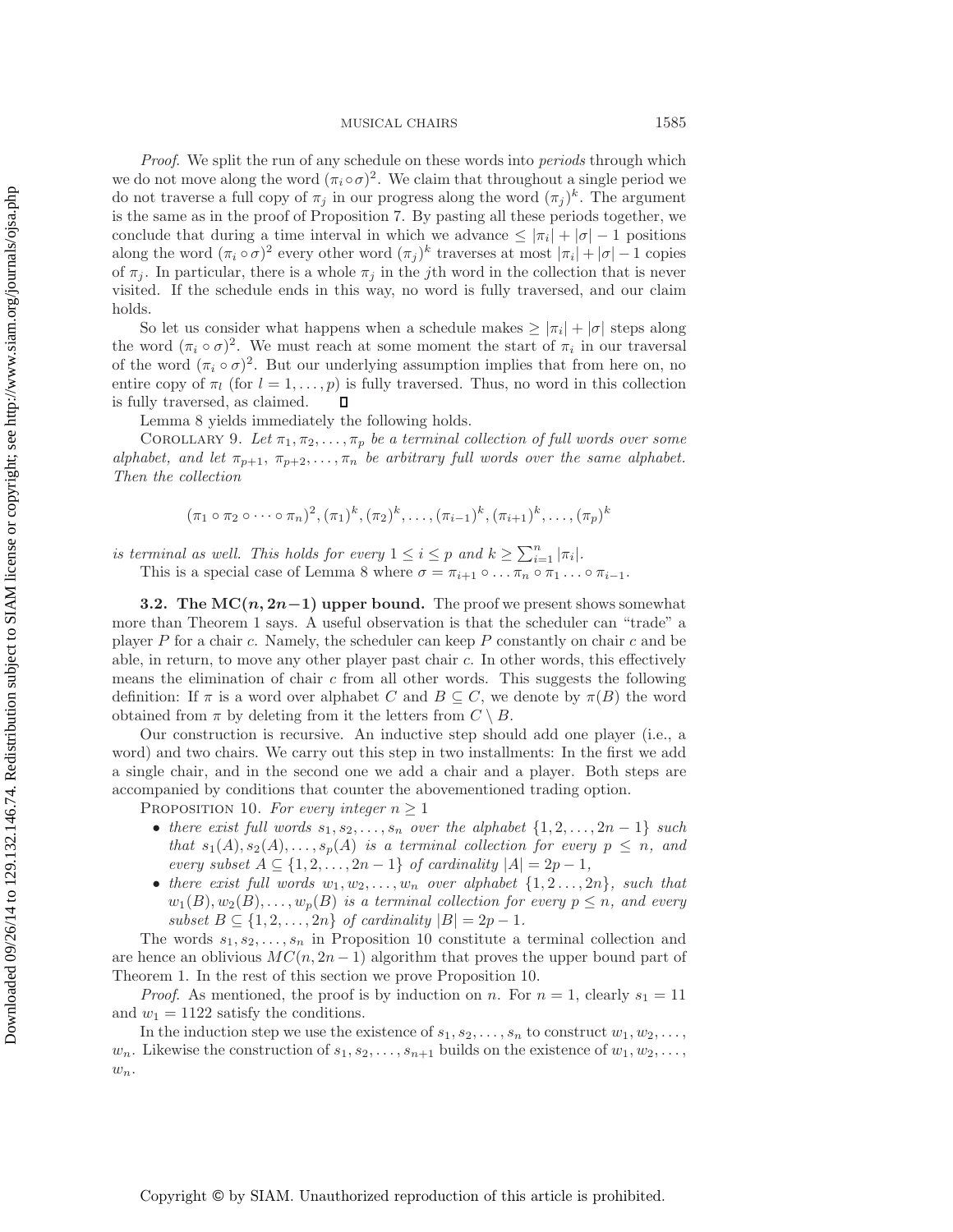**The transition from**  $w_1, w_2, \ldots, w_n$  to  $s_1, s_2, \ldots, s_{n+1}$ . To simplify notation we assume that the words  $w_1, w_2, \ldots, w_n$  in the alphabet  $\{2, 3, \ldots, 2n+1\}$  (rather than  $\{1, 2, ..., 2n\}$  satisfy the proposition. Let  $k := \sum |w_i|$  and define

$$
s_1 := 1 \otimes ((w_1 \circ w_2 \circ \cdots \circ w_n)^{2(2n+1)}),
$$
  

$$
\forall i = 2, \dots n+1 \quad s_i := (w_{i-1})^{k(2n+1)} \circ 1.
$$

Fix a subset  $A \subseteq \{1, 2, ..., 2n + 1\}$  of cardinality  $|A| = 2p - 1$  with  $p \leq n + 1$ , and let us show that  $s_1(A), s_2(A), \ldots, s_p(A)$  is a terminal collection. There are two cases to consider:

We first assume  $1 \notin A$ . This clearly implies that  $p \leq n$  (or else  $A = \{1, 2, \ldots, 2n+\}$ 1} and in particular  $1 \in A$ ). In this case the collection is

$$
s_1(A) := ((w_1(A) \circ w_2(A) \circ \cdots \circ w_n(A))^{2(2n+1)}),
$$
  

$$
\forall i = 2, \dots p \quad s_i(A) := (w_{i-1}(A))^{k(2n+1)}.
$$

By the induction hypothesis, the collection  $w_1(A), w_2(A), \ldots, w_{p-1}(A), w_p(A)$  is terminal. We apply Corollary [9](#page-7-1) and conclude that

$$
(w_1(A) \circ w_2(A) \circ \cdots \circ w_n(A))^2
$$
,  $(w_1(A))^k$ ,  $(w_2(A))^k$ , ...,  $(w_{p-1}(A))^k$ 

is terminal as well. But the  $s_i$  are obtained by taking  $(2n + 1)$ th powers of these words, so that  $s_1(A), s_2(A), \ldots, s_p(A)$  is terminal as needed.

We now consider what happens when  $1 \in A$ .

We define  $F_1 := (w_1(A) \circ w_2(A) \circ \cdots \circ w_n(A))^2$  and for  $j > 1$ , let  $F_j := (w_{j-1}(A))^k$ . We refer to  $F_i$  as the *i*th block. In our construction each word has  $2n + 1$  blocks, ignoring chair 1.

At any moment throughout a schedule we denote by  $\mathcal{O}_1$  the set of players in  $\{P_2, P_3, \ldots, P_p\}$  that currently occupy chair 1. We show that during a period in which the set  $\mathcal{O}_1$  remains unchanged, no player can traverse a whole block. The proof splits according to whether  $\mathcal{O}_1$  is empty or not.

Assume first that  $\mathcal{O}_1 \neq \emptyset$ , and pick some  $i > 1$  for which  $P_i$  occupies chair 1 during the current period. As long as  $\mathcal{O}_1$  remains unchanged,  $P_i$  stays on chair 1, so the words that the other players repeatedly traverse are as follows: For  $P_1$  it is

$$
w_1(A \setminus \{1\}) \circ w_2(A \setminus \{1\}) \circ \cdots \circ w_n(A \setminus \{1\})
$$

and for  $P_j$  with  $p \geq j \neq i \geq 2$  it is

$$
w_{j-1}(A\backslash\{1\}).
$$

We now show that no player can traverse a whole block (as defined above). Observe that the collection  $\{w_{\nu}(A\setminus\{1\})|\nu=1,\ldots,p-1\}$  (including, in particular the word  $w_{i-1}(A\{1\})$  is terminal. This follows from the induction hypothesis, because  $|A\setminus\{1\}| = 2p-2$ , and because the property of being terminal is maintained under the insertion of new chairs into words. Applying Corollary [9](#page-7-1) to this terminal collection implies that this collection of blocks is terminal as well.

We turn to consider the case  $\mathcal{O}_1 = \emptyset$ . In this case player 1 cannot advance from a none-1 chair to the next none-1 chair, since the two are separated by the presently unoccupied chair 1. We henceforth assume that player  $P_1$  stays put on chair  $c \neq 1$ ,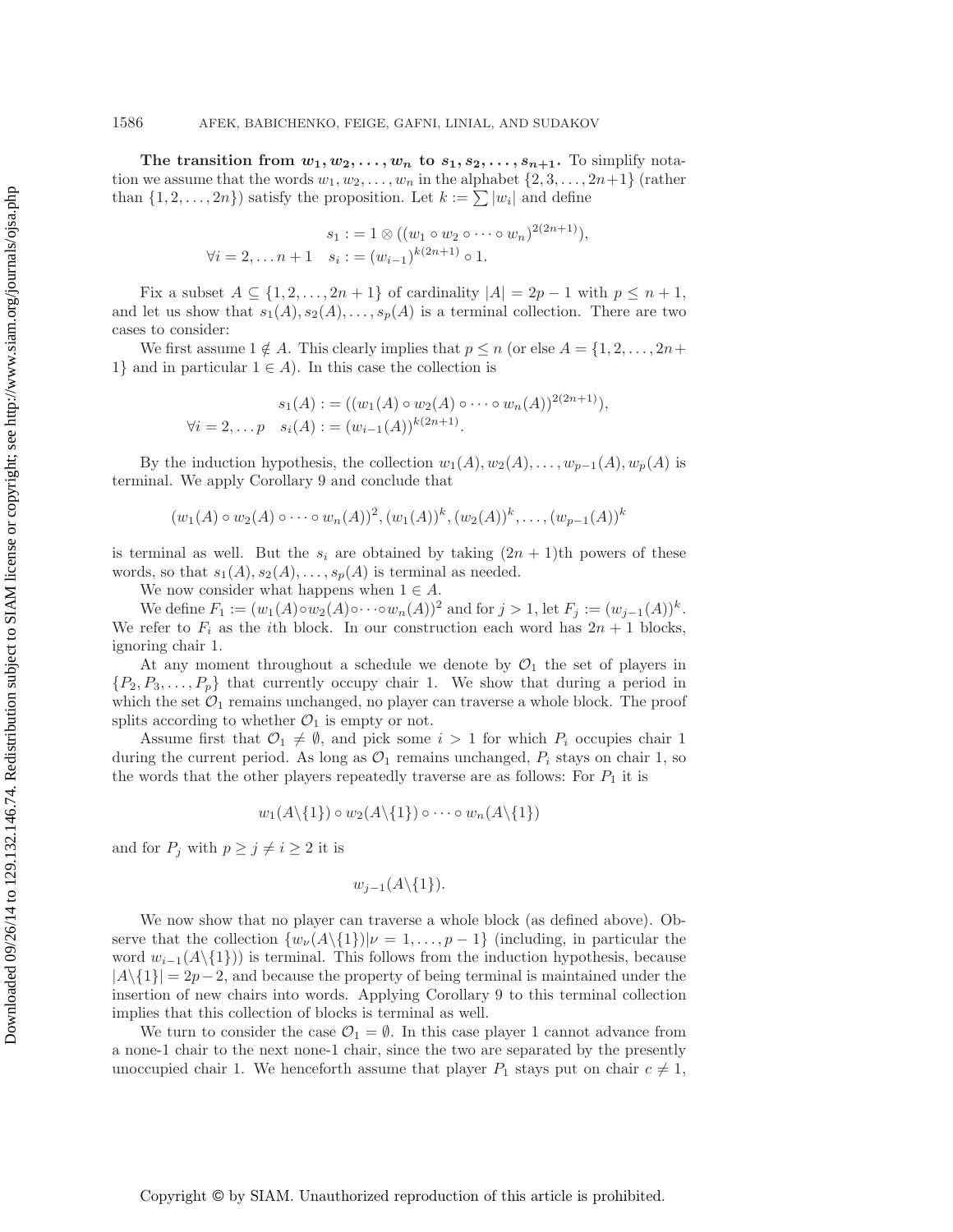but our considerations remain valid even if at some moment player  $P_1$  moves to chair 1. (If this happens, it will necessarily stay there, since  $\mathcal{O}_1 = \emptyset$ .) We are in a situation where players  $P_2, P_3, \ldots, P_p$  traverse the words  $w_1(A \setminus \{1, c\}), w_2(A \setminus \{1, c\}), \ldots, w_{p-1}$  $(A\{1,c\})$ . (Chair c, which is occupied by player  $P_1$ , can be safely eliminated from these words.) But  $|A \setminus \{1, c\}| = 2p - 3$ , so by the induction hypothesis no player can traverse a whole  $w_i(A\setminus\{1,c\})$ , so no player can traverse a whole block.

We just saw that during a period in which the set  $\mathcal{O}_1$  remains unchanged, no player can traverse a whole block.

Finally, assume toward contradiction that  $P_j$  fully traverses  $s_j$  for some index j, and consider the first occurrence of such an event. It follows that  $P_j$  has traversed  $2n + 1$  blocks, so that the set  $\mathcal{O}_1$  must have changed at least  $2n + 1$  times during the process. However, for  $\mathcal{O}_1$  to change, some  $P_i$  must either move to or away from a 1-chair in  $s_i$ . But 1 occurs exactly once in  $s_i$ , so every  $P_i$  can account for at most two changes in  $\mathcal{O}_1$ , a contradiction.

**The transition from**  $s_1, s_2, \ldots, s_n$  **to**  $w_1, w_2, \ldots, w_n$ . We assume that the words  $s_1, s_2, \ldots, s_n$  in the alphabet  $\{2, 3, \ldots, 2n\}$  satisfy the proposition. Let  $k :=$  $\sum |s_i|$  and define

$$
w_1 := 1 \otimes ((s_1 \circ s_2 \circ \cdots \circ s_n)^{2(2n+1)}),
$$
  

$$
\forall i = 2, \dots, n \quad w_i := (s_{i-1})^{k(2n+1)} \circ 1.
$$

Fix a subset  $B \subseteq \{1, 2, ..., 2n\}$  with  $|B| = 2p - 1$ . Then

$$
w_1(B) = 1 \otimes ((s_1(B) \circ s_2(B) \circ \cdots \circ s_n(B))^{2(2n+1)}),
$$
  
\n
$$
\forall i = 2, \ldots, p \quad w_i(B) = (s_{i-1}(B))^{k(2n+1)} \circ 1
$$

are exactly the same as in the previous transition just by replacing  $s$  with  $w$  and  $A$  with B. (In this case the induction hypothesis is on  $s_i$  and we prove for  $w_i$ .) So exactly the same considerations prove that  $w_1(B), w_2(B), \ldots, w_m(B)$  is a terminal collection. Д

**4. Impossibility results.** In this section we prove the lower bound of The-orem [1.](#page-1-0) As it turns out, the situation for  $2n-2 \geq m$  and for  $m \geq 2n-1$  are dramatically different. As we saw, for  $m \geq 2n - 1$  the team has a winning strategy, but when  $2n - 2 \geq m$ , not only is it true that the scheduler can win the game, but also the scheduler is guaranteed to have a winning strategy even if we (i) substantially relax the requirement that each word  $\pi_i$  over [m] be full, or (ii) restrict its power to select the players' starting position on their words. In the next proposition case (i) occurs.

The following claim shows that the lower bound of Theorem [1](#page-1-0) holds even for words which are not full, provided that they satisfy some "richness" condition specified herein. The specific condition is engineered so as to make it possible to apply our main topological tool, namely, Sperner's lemma.

<span id="page-9-0"></span>PROPOSITION 11. *Every team strategy*  $\tau_1, \ldots, \tau_n$  *over*  $[m] = [2n - 2]$  *for which* 

• *chair* 1 *appears in both*  $\tau_1, \tau_2,$  *and* 

• *for every*  $3 \leq i \leq n$ , the word  $\tau_i$  *contains both chair*  $2i - 4$  *and*  $2i - 3$ *is a losing strategy.*

Needless to say, this statement is invariant under permuting the player's names and the indices of the chairs. There are several such arbitrary choices of indices below, and we hope that this creates no confusion. In the impossibility results that we prove in this section, the number of chairs m is always  $2n - 2$ . We also go beyond the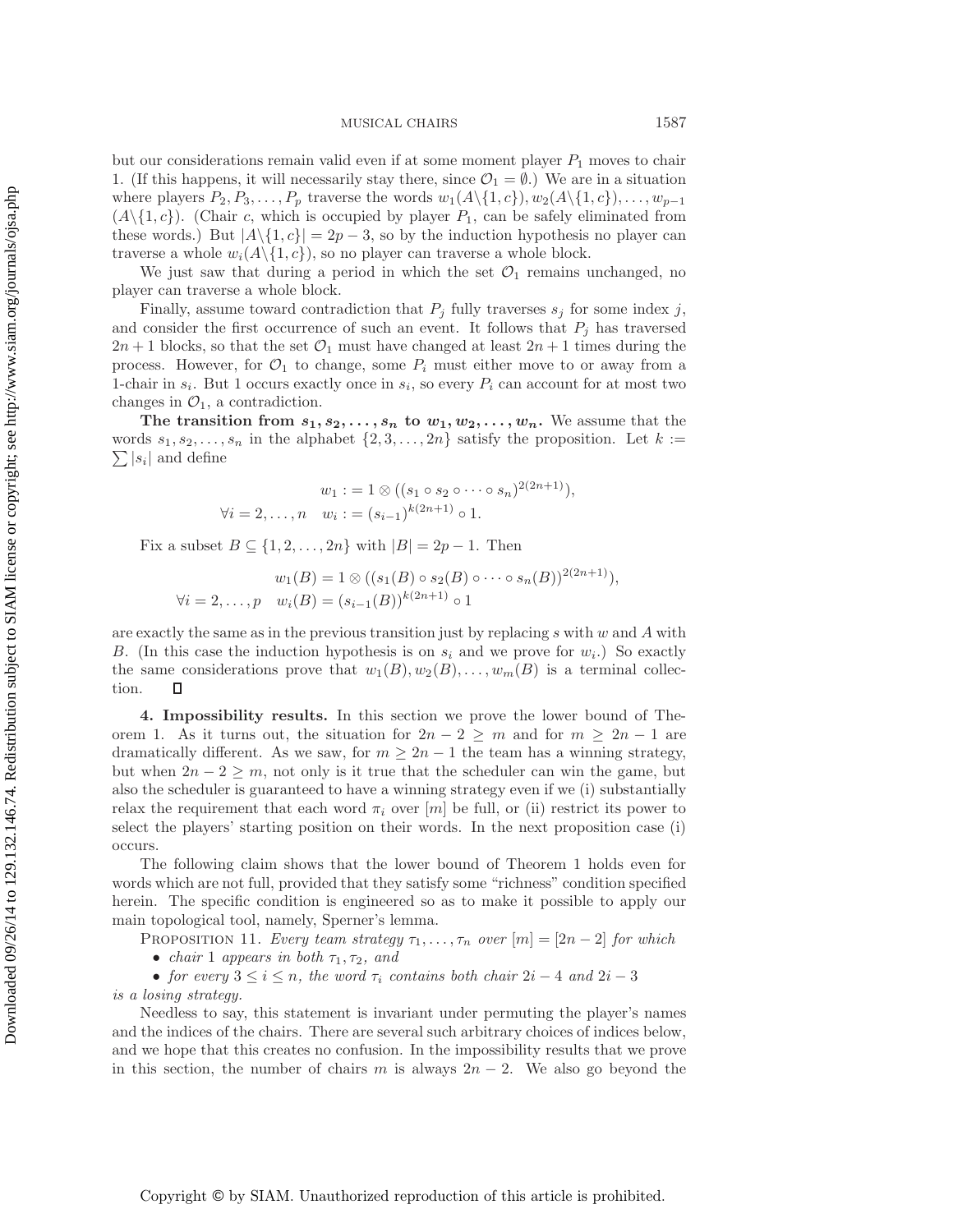lower bound of Theorem [1](#page-1-0) by considering scenarios with a total of  $N \geq n$  players and statements showing that there is a choice of  $n$  out of the  $N$  words that constitute a losing strategy. (Clearly, new words that get added to a losing team strategy make it only easier for the scheduler to win.) These deviations from the basic setup ( $N \geq n$ words, weakened fullness conditions, starting points not controlled by the scheduler) give us more flexibility in our arguments and complement each other nicely. Here is one of the main theorems that we prove in this section. It yields exponentially many subsets of *n* words that constitute a losing team strategy.

<span id="page-10-0"></span>THEOREM 12. Let  $N = 2n-2$  and let  $\pi_1, \ldots, \pi_N$  be words over  $[m] = [2n-2]$  such *that the only equality among the symbols*  $\pi_1[1], \pi_2[1], \pi_3[1], \ldots, \pi_N[1]$  *is*  $\pi_1[1] = \pi_2[1]$ *. Then, for every partition of the words*  $\pi_3, \ldots, \pi_N$  *into*  $n-2$  *pairs, there is a choice of one word from each pair, such that the chosen words together with*  $\pi_1$  *and*  $\pi_2$  *constitute a losing team strategy even when the game starts on each word's first letter.*

Proposition [11](#page-9-0) yields the lower bound of Theorem [1](#page-1-0) under weakened fullness requirements. It is much less clear how Theorem [12](#page-10-0) fits into the picture. We show next how to derive Proposition [11](#page-9-0) from Theorem [12.](#page-10-0)

*Proof* (Theorem [12](#page-10-0) implies Proposition [11\)](#page-9-0). Let  $\pi_1$  (resp.,  $\pi_2$ ) be the suffix of  $\tau_1$  (resp.,  $\tau_2$ ) starting with the first appearance of the symbol 1. The other words come in pairs. For  $3 \leq i \leq n$ , we define  $\pi_{2i-3}$  to be the suffix of  $\tau_i$  starting at chair  $2i-4$ , and  $\pi_{2i-2}$  is its suffix starting at chair  $2i-3$ . Theorem [12](#page-10-0) implies that there is a choice of one word from each pair that together with  $\pi_1$  and  $\pi_2$  is losing when started from the initial chairs. The same scheduler strategy clearly wins the game on  $\tau_1,\ldots,\tau_n$  when started from the respective chairs. Д

The proof of Theorem [12,](#page-10-0) which uses some simple topological methods, is presented in section [4.2.](#page-12-0) We provide all the necessary background material for this proof in section [4.1.](#page-11-0)

What happens if the fullness condition is eliminated altogether but the scheduler maintains its right to select the starting positions? The scheduler clearly loses against the words  $\pi_i = (i)$  for  $i = 1, \ldots, m$ . However, as the following theorem shows, once  $N > m = 2n - 2$ , the scheduler has a winning strategy.

THEOREM 13. For every collection of  $N = 2n - 1$  words over  $[m] = [2n - 2]$ , *there is a choice of* n *words and starting locations for which the scheduler wins.*

*Proof*. By the pigeonhole principle, the scheduler wins against every set of words S that together contain fewer than  $|S|$  different letters. The whole collection satisfies this condition, since it has  $2n - 1$  words and only  $\leq 2n - 2$  letters. We consider such a collection of words  $S$  of smallest cardinality. By the minimality of  $|S|$ , the total number of letters that appear in the words of S is exactly  $|S| - 1$ , otherwise just eliminate one word from S to get a smaller collection that satisfies this condition. If  $|S| \leq n$ , the scheduler can play against these |S| players and win, as claimed. We remain with the case where  $|S| > n$ .

We create a bipartite graph one side of which consists of the words in  $S$ . The other side contains all the letters in S's words. There is an edge between vertex  $\pi$ and vertex x iff the letter x appears in the word  $\pi$ . Using the minimality of  $|S|$  and applying the marriage theorem [\[9\]](#page-22-9), we show that for every vertex that we remove from the words' side the remaining bipartite graph has a perfect matching. Stated differently, for every word  $\pi \in S$  it is possible to mark one letter in every word in  $S \setminus \{\pi\}$  where all the marked letters are different from each other. Let S' consist of  $\pi$  and the suffix of every other word in  $S \setminus {\pi}$  starting from the marked letter. If  $|S| = |S'|$  is even, then Theorem [12](#page-10-0) applies since S' has more words than letters and there is exactly one coincidence among these words' initial letters. Consequently, S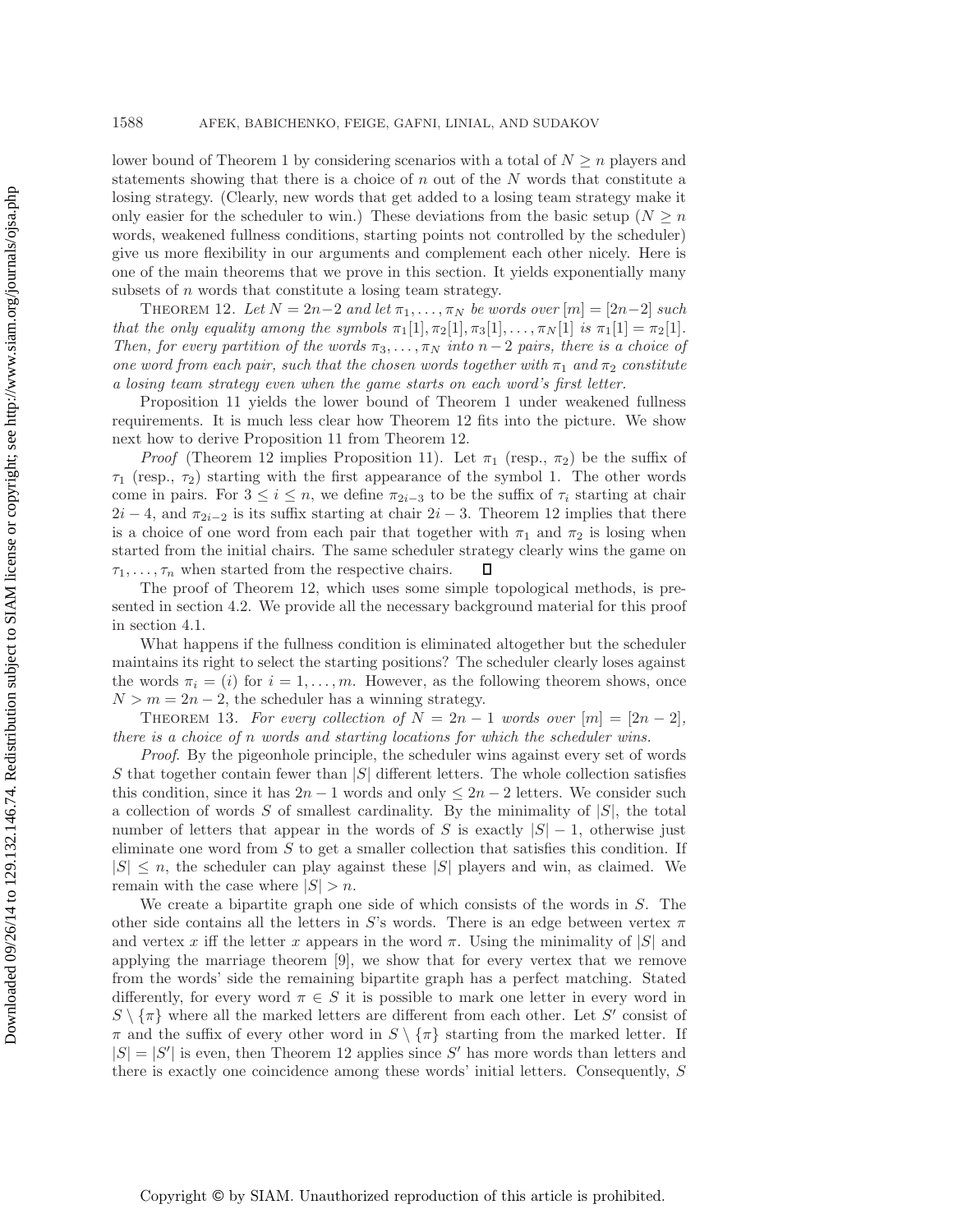has a subcollection of  $\frac{|S|}{2} + 1 \le n$  that is a losing team strategy, as claimed. If  $|S|$  is odd, we first delete a word from S whose marked letter differs from  $\pi[1]$  and argue as above. Since the number of letters that appear in the words of S is  $|S| - 1$ , we will have after the deletion at least as many words as letters and can still apply Theorem [12.](#page-10-0)  $\Box$ 

<span id="page-11-0"></span>**4.1. A few words on Sperner's lemma.** In this section we discuss our main topological tool, Sperner's lemma (see, e.g., [\[4\]](#page-22-3)). We include all the required background and try to keep our presentation to the minimum that is necessary for a proof of Theorem [12.](#page-10-0)

Definition 14. *A* simplicial complex *is a collection* X *of subsets of a finite set of* vertices V *such that*

<span id="page-11-3"></span>if 
$$
A \in X
$$
 and  $B \subseteq A$ , then  $B \in X$ .

*A* member  $A \in X$  *is called a* face, and *its* dimension *is defined as* dim  $A := |A| - 1$ *. We refer to* d*-dimensional faces as* d*-faces, and define* dim X *as the largest dimension of a face in* X*. We note that a vertex is a* 0*-face, and call a* 1*-face an* edge*. The* 1-skeleton of X is the graph with vertex set V, where xy is an edge iff  $\{x, y\}$  is an *edge (*1*-face) of* X*. A face of dimension* dim X *is called a* facet*. We say that* X *is* pure *if every face of* X *is contained in* some *facet. Finally, a* d*-*pseudomanifold *is a pure* d*-dimensional complex* X *such that*

## (2) *every face of dimension* d − 1 *is contained in exactly two facets.*

A good simple example of a two-dimensional pseudomanifold is provided by a planar graph in which all faces including the outer face are triangles. The vertices and the edges of the complex are just the vertices and the edges of the graph. The facets (2-simplices) of the complex are the faces of the planar graph, including the outer face. This is clearly a pure complex, and every edge is contained in exactly two facets. Note that such a graph drawn on a torus or on another 2-manifold works just as well. The *pseudo* part of the definition comes since we are allowing to carry out identifications such as the following: Take a set of vertices that forms an anticlique in the graph and identify all of them to a single vertex. The result is still a twodimensional psudomanifold. In any event, the uninitiated reader is encouraged to use planar triangulations as a good mental model for a pseudomanifold. Henceforth we shorten pseudomanifold to *psm*.

Let X be a psm on vertex set V. A k-coloring of X is a mapping  $\varphi: V \to$  $\{1,\ldots,k\}$ . A face of X on which  $\varphi$  is 1 : 1 is said to be  $\varphi$ -*rainbow*. (We only say rainbow when it is clear what coloring is involved.) We are now ready to state and prove a special case of Sperner's lemma that suffices for our purposes.[2](#page-11-1)

<span id="page-11-2"></span>LEMMA 15. Let X be an *n*-dimensional psm. Then for every  $(n + 1)$ -coloring  $\varphi$ *of*  $X$ *, the number of*  $\varphi$ *-rainbow facets of*  $X$  *is even.* 

*Proof.* Consider all pairs  $A \supset B$  with A as a facet of X, where B is  $(n-1)$ dimensional and  $\varphi$ -rainbow, and  $\varphi(B)=[n]$ . We count the number of such pairs in two different ways.

Each  $(n-1)$ -face B with  $\varphi(B)=[n]$  participates in exactly two such pairs, once with each of the two facets that contain it. Hence the total count is even.

<span id="page-11-1"></span><sup>2</sup>It is customary to formulate Sperner's lemma as the statement that there is an *odd* number of rainbow facets. However, in those statements the *external* facet has some special status. In the present statement all facets are treated equally. This increases the number of rainbow facets by one.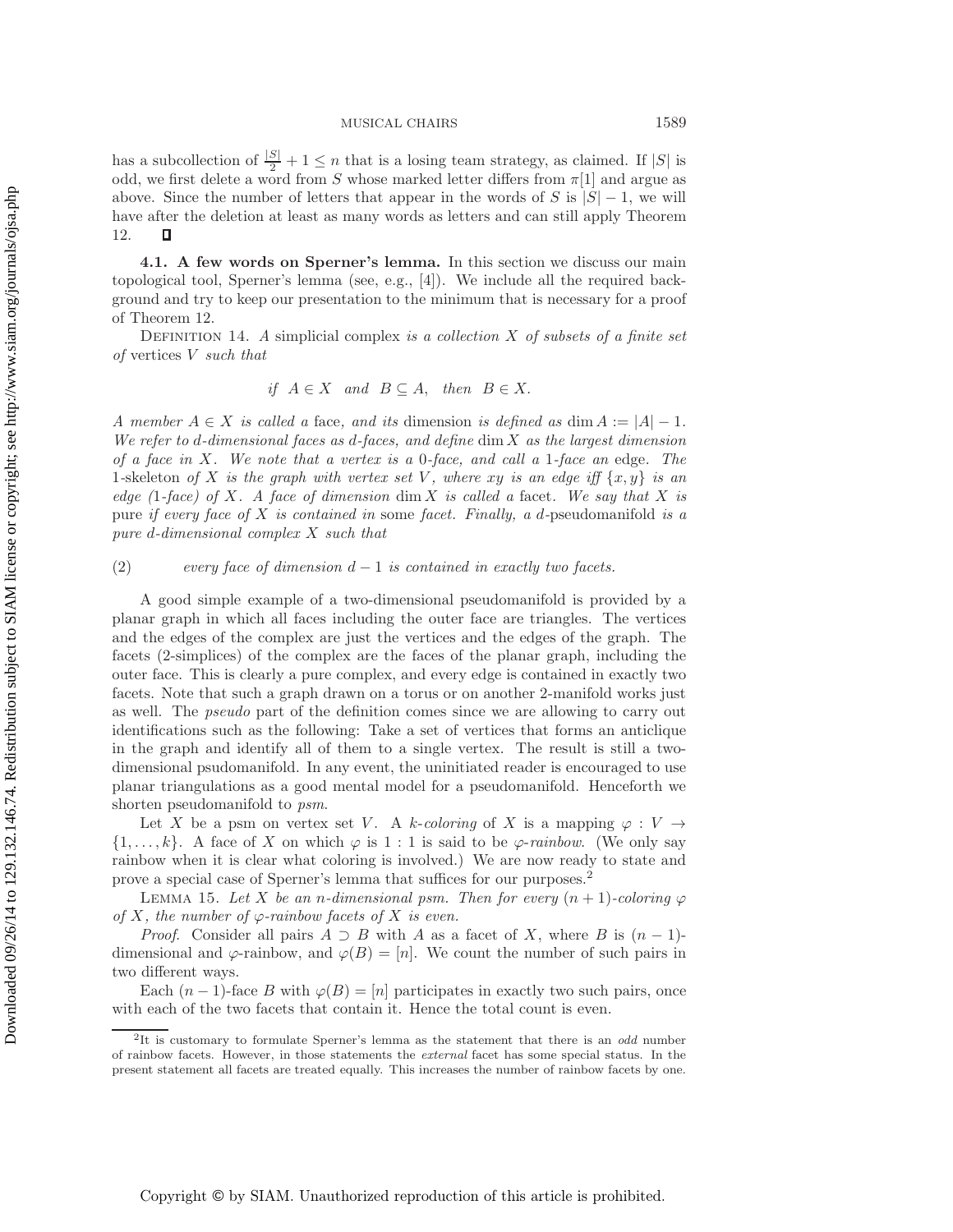A facet A contributes to the count iff  $\varphi(A) \supseteq [n]$ . If  $\varphi(A)=[n]$ , then there is exactly one element  $j \in [n]$  for which  $|\varphi^{-1}(j)| = 2$  whereas  $|\varphi^{-1}(i)| = 1$  for all  $i \neq j$ . Consequently, such an A is counted exactly twice. On the other hand, if the facet A is rainbow, then it is counted exactly once.

The claim follows.  $\Box$ 

Thus, in particular, if we 3-color the vertices of a triangulated planar graph, so that the outer face is rainbow, then there must be at least one more rainbow face in the triangulated planar graph.

We say that an *n*-dimensional psm is *colorable* if it has a  $(n+1)$ -coloring for which no edge is monochromatic. In other words, an  $(n+1)$ -coloring for which all facets are rainbow.

<span id="page-12-1"></span>Lemma 16. *Let* δ *be a* 2*-coloring of a colorable psm* X*. Then the number of* δ*-monochromatic facets of* X *is even.*

*Proof.* By assumption X is colorable, so let  $\chi$  be some  $(n + 1)$ -coloring of X in which no edge is monochromatic. Define next a new  $(n+1)$ -coloring  $\varphi$  via  $\varphi := \chi + \delta$ mod  $(n+1)$ . By assumption, every facet is  $\chi$ -rainbow and the addition  $(\text{mod} (n+1))$ of a constant value of a monochromatic  $\delta$  does not change this property. In other words, every  $\delta$ -monochromatic facet is  $\varphi$ -rainbow. We claim the reverse implication holds as well. Indeed, if  $\delta$  is not constant on the facet A, then we can find two vertices  $x, y \in A$  for which  $\delta(x) = 1, \delta(y) = 2$  and  $\chi(y) = \chi(x) + 1 \mod (n + 1)$ . But then no vertex  $z \in A$  satisfies  $\varphi(z) = \chi(x) + 2 \mod(n+1)$ . In other words, a facet is  $\varphi$ -rainbow iff it is  $\delta$ -monochromatic. By Lemma [15,](#page-11-2) the proof is complete.  $\Box$ 

<span id="page-12-0"></span>**4.2. MC as a pseudomanifold.** Here we prove Theorem [12](#page-10-0) by using psm's and Lemma [16.](#page-12-1) Although psm's can be realized geometrically, we do not refer to such realizations. Still, as mentioned above, planar triangulations can be useful in guiding one's intuition in this area.

Given an MC algorithm in the form of  $N$  words, our plan is to construct a psm X that encodes certain possible executions of the MC algorithm. Vertices of X correspond to states of individual players, and facets correspond to reachable configurations. Since we limit ourselves to schedules that involve only  $n$  out of the  $N$ available players, every facet has n vertices, so that dim  $X = n - 1$ .

In the setting of Theorem [12,](#page-10-0) the scheduler selects one player from each of the  $n-2$  pairs (and adds in players  $P_1, P_2$ ). This gives  $2^{n-2}$  possible initial configurations, which we want to keep as facets. We note, however, that these  $2^{n-2}$  sets do not constitute the collection of facets of a psm. An  $(n-2)$ -dimensional face that contains one player from each of the  $n-2$  pairs and exactly one of  $P_1, P_2$  is contained in exactly one initial facet, in violation of condition [\(2\)](#page-11-3). Since our intention is to work with psm's we add two auxiliary vertices called  $A_1$  and  $A_2$ , where  $A_1$  is viewed as being paired with  $P_1$ , and  $A_2$  with  $P_2$ . This yields a collection of  $2^n$  *initial facets* that are obtained by making all possible choices of one vertex from each of the  $n$  pairs. It is easily verified that this collection constitutes the set of facets of an  $(n-1)$ -dimensional psm. A facet in this psm is called *auxiliary* or *nonauxiliary* according to whether or not it contains at least one of the auxiliary vertices  $A_1, A_2$ . Figure [1](#page-13-0) illustrates the situation for  $n = 3$ . There are six vertices, which correspond to  $N = 2n - 2 = 4$  players plus two auxiliary players. The vertices are 3-colored, where each pair of players (say  $P_1$ ) and  $A_1$ ) are equally colored. This planar graph has eight faces (including the outer face), which are the  $2^3 = 8$  initial facets.

Let us now introduce  $\delta$ , a 2-coloring of the vertices. We partition the 2n−2 chairs into two subsets of cardinality  $n - 1$  each, called the 0-chairs and the 1-chairs. The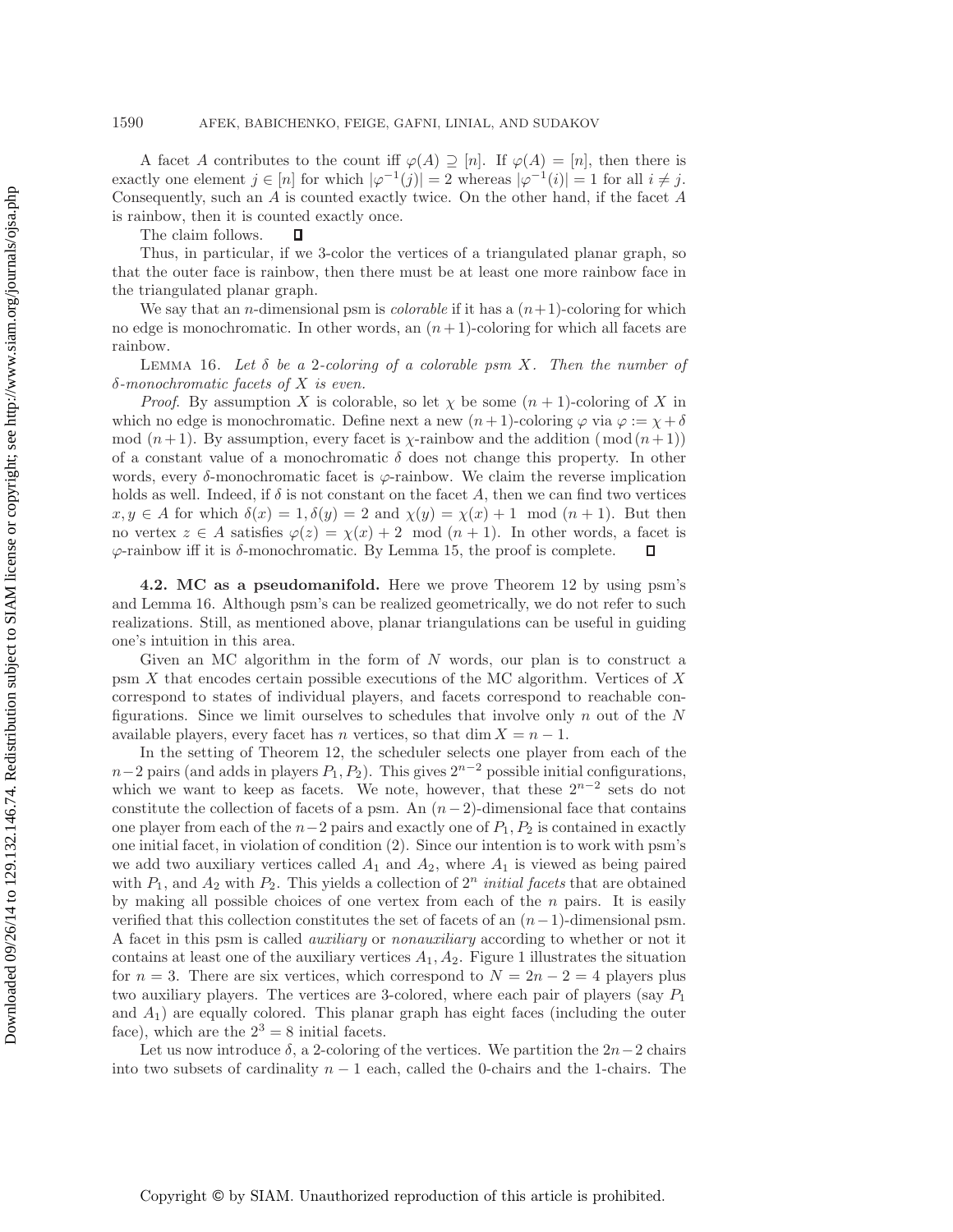

<span id="page-13-0"></span>Fig. 1. *A* 3*-colorable two-dimensional simplicial complex.*

initial chair of  $P_1, P_2$  is a 1-chair whereas the initial chair of  $A_1, A_2$  is a 0-chair.<sup>[3](#page-13-1)</sup> Also, within each pair of players (out of the  $n-2$  original pairs), one starts at a 0-chair and the other at a 1-chair, and the  $\delta$ -color of corresponding vertex in the initial facet is set accordingly to 0 or 1.

<span id="page-13-2"></span>Proposition 17. *The collection of all subsets of the* 2<sup>n</sup> *initial facets is a colorable* (n − 1)*-dimensional psm. It has exactly one* δ*-monochromatic auxiliary facet.*

*Proof*. We already noticed that this collection of sets is indeed a psm. To see that it is colorable, let us associate a unique color to each of the  $n$  pairs of vertices. This makes every facet rainbow, as claimed.

In the 2-coloring  $\delta$ , there is indeed a unique  $\delta$ -monochromatic initial auxiliary facet. This is the facet that contains  $A_1$ ,  $A_2$ , and the  $n-2$  players (one from each pair) who start from a 0-chair. All vertices of this facet have  $\delta = 0$ . Just for clarity we mention that there is also a nonauxiliary facet all vertices of which have  $\delta = 1$  and that includes the vertices  $P_1$  and  $P_2$ . П

Starting from the initial system, the rules of MC allow the scheduler to generate new psm's whose facets represent reachable configurations. We remark that unlike the initial configurations, it may happen that several facets correspond to one and the same configuration. This fact will cause no harm to us.

We turn to discuss how a scheduler's move is reflected in pseudomanifold  $PSM$ . Consider a configuration in which some players are in conflict and the corresponding facet in PSM. The scheduler may select two players that occupy the same chair, and move either one of them or both. Hence, given the two players and their states (say, corresponding to vertices  $v_i$  and  $v_j$  in PSM), two new states are exposed by this choice of three possible combined moves. These correspond to two new vertices (say  $v_i'$  and  $v_j'$ ) in a new psm. The given configuration can be moved to one of three new configurations, which in our psm representation amounts to splitting each facet  $\sigma$  that contains  $v_i$  and  $v_j$  into three new facets. That is, each facet  $\{v_1, \ldots, v_i, \ldots, v_j, \ldots, v_n\}$ 

<span id="page-13-1"></span><sup>&</sup>lt;sup>3</sup>By assumption the cardinality of the set  ${\pi_1[1], \pi_2[1], \pi_3[1], \ldots, \pi_N[1]}$  is 2n – 3, so that exactly one chair is missing from this set. We associate this missing chair with the auxiliary vertices  $A_1, A_2$ . This is, however, just a convenient formality, since there is no player associated with vertices  $A_1, A_2$ .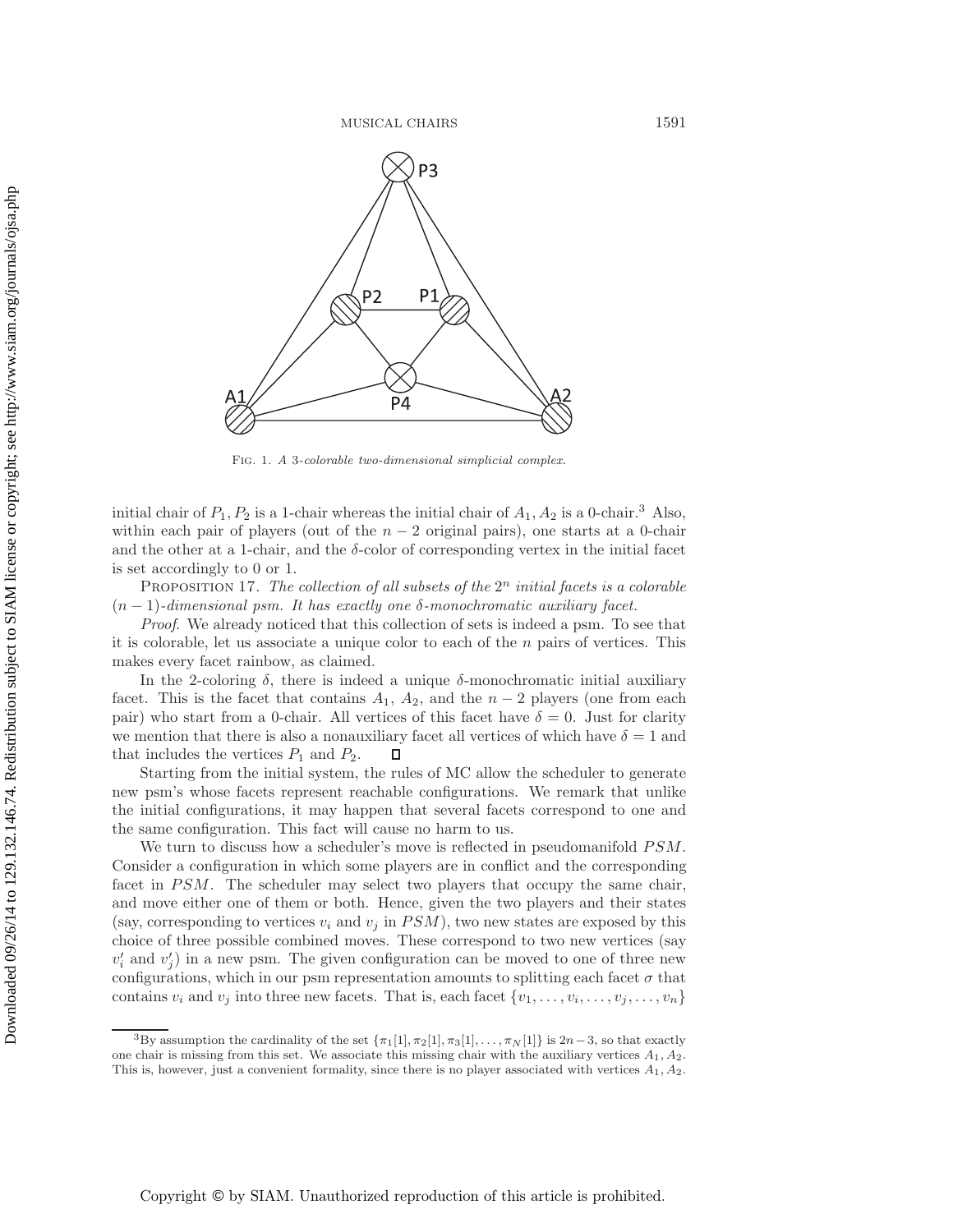

<span id="page-14-0"></span>FIG. 2. *The simplicial complex when*  $n = 3$  *after one step by the scheduler.* 

is replaced by the three facets  $\{v_1, \ldots, v_i, \ldots, v'_j, \ldots, v_n\}, \{v_1, \ldots, v'_i, \ldots, v_j, \ldots, v_n\},\$ and  $\{v_1, \ldots, v'_i, \ldots, v'_j, \ldots, v_n\}$ . This completes the description of the new psm  $PSM'$ . We say that the above process *subdivides* the edge  $\{v_i, v_j\}$ . Figure [2](#page-14-0) illustrates

<span id="page-14-1"></span>the subdivision process when  $n = 3$ . (It is convenient to have  $A_1$  and  $A_2$  on the outer faces of such drawings, so that edges correspond to straight line segments.)

PROPOSITION 18. *No move of the scheduler can subdivide an auxiliary face.* 

*Proof.* Since vertices  $A_1$  and  $A_2$  do not represent any players, they get never moved by the scheduler, and are, therefore, never involved in a subdivided edge. The rest of the vertices in auxiliary facets are occupying distinct chairs, and hence cannot pair up to create a subdivided edge. П

It should be clear how to extend the 2-coloring  $\delta$  of PSM to PSM'. Assign the two new vertices  $v_i'$  and  $v_j'$  the  $0/1$  color of the chairs corresponding to their respective states.

<span id="page-14-2"></span>PROPOSITION 19. The simplicial complex  $PSM'$  described above is a colorable *pseudomanifold.*

*Proof.* The colorability of PSM' is inherited from PSM, because every new facet contains the same set of players as its "parent" facet.

To show that  $PSM'$  is a psudomanifold we only need to show that each  $(n-2)$ face is covered by exactly two facets. To this end we carry out the edge subdivision in two substeps, introducing  $v_i'$  and  $v_j'$  one at a time. We only need to show that property [\(2\)](#page-11-3) is maintained under such a substep.

So let w be a new vertex inserted on an edge between u and v in a psm  $PSM$ . That is, each facet  $\sigma$  in *PSM* that contains both u and v is replaced by two facets:  $\sigma \setminus \{u\} \cup \{w\}$  and  $\sigma \setminus \{v\} \cup \{w\}$ . We only need to verify the required property for  $(n-2)$ -dimensional faces in  $PSM'$  that contain the vertex w. Every such an  $(n-2)$ face  $\tau$  contains at most one of the two vertices u, v. If it contains neither of the two, then there are exactly two facets that contain  $\tau$ , namely,  $\tau \cup \{u\}$  and  $\tau \cup \{v\}$ .

We next turn to the case where v and w are vertices in  $\tau$ , but u is not. Necessarily  $\bar{\tau} = \tau \setminus \{w\} \cup \{u\}$  is an  $(n-2)$ -face of PSM. As such it is contained in exactly two facets, say,  $\bar{\tau} \cup \{x\}$  and  $\bar{\tau} \cup \{y\}$ . We conclude that  $\tau \cup \{x\}$  and  $\tau \cup \{y\}$  are the two facets of  $PSM'$  that contain  $\tau$ , as needed.  $\Box$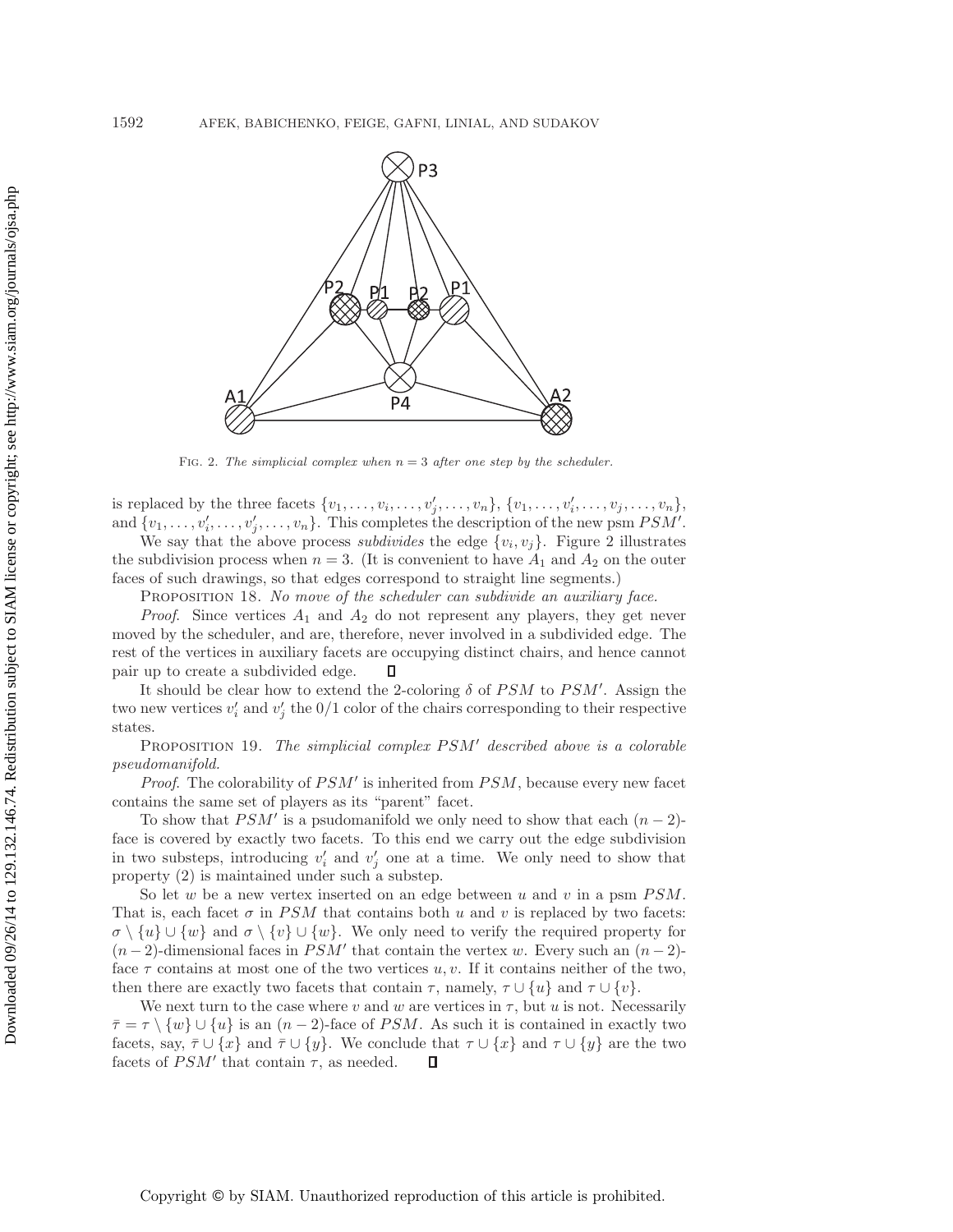Proposition 20. *The* 2*-coloring described for the above simplicial complex* PSM' has exactly one monochromatic auxiliary facet.

*Proof*. The 2-coloring property is a direct consequence of Propositions [17](#page-13-2) and [18.](#page-14-1) П

We are now ready to finish the proof. Consider a psm  $PSM$  generated by the process described above, starting from the initial psm and subdividing faces as discussed. By Proposition [19](#page-14-2) PSM is colorable. Hence, by Lemma [16,](#page-12-1) the associated 2-coloring has an even number of monochromatic facets. But Proposition [19](#page-14-2) states that exactly one of these facets is auxiliary. Therefore at least one nonauxiliary facet is monochromatic, and this facet represents a reachable configuration  $\theta$ . But there are exactly  $n-1$  0-chairs and  $n-1$  1-chairs. Therefore there must be two players sharing the same chair in  $\theta$ , and this allows the scheduler to subdivide the respective edge. Consequently the scheduler can continue to subdivide the psm indefinitely, and this translates to an infinite schedule, as claimed.

**5. Oblivious MC algorithms via the probabilistic method.** We start with an observation that puts Theorems [2](#page-1-1) and [3](#page-2-0) (as well as Theorem [1\)](#page-1-0) in an interesting perspective. The expected number of pairwise conflicts in a random configuration is exactly  $\binom{n}{2}/m$ . In particular, when  $m \gg n^2$ , most configurations are *safe* (namely, have no conflicts). Therefore it is not surprising that in this range of parameters  $n$ random words would yield an oblivious  $MC(n, m)$  algorithm. However, when  $m =$  $O(n)$ , only an exponentially small fraction of configurations are safe, and the existence of oblivious  $MC(n, m)$  algorithms is far from obvious.

**5.1. Full words with**  $O(n)$  **chairs, allowing repetitions.** Theorem [2](#page-1-1) can be viewed as a (nonconstructive) derandomization of the randomized MC algorithm in which players choose their next chair at random (and future random decisions of players are not accessible to the scheduler). Standard techniques for derandomizing random processes involve taking a union bound over all possible bad events, which in our case corresponds to a union bound over all possible schedules. The immediate scheduler has too many options (and so does the pairwise immediate scheduler), making it infeasible to apply a union bound. For this reason, we shall consider in this section the canonical scheduler, which is just as powerful (see section [2\)](#page-3-0). In every unsafe configuration, the canonical scheduler has just three possible moves to choose from. This allows us to use a union bound. We now prove Theorem [2.](#page-1-1)

THEOREM [2](#page-1-1)*. For every*  $N \geq n$ , almost every choice of N words of length cn  $\log N$ *in an alphabet of*  $m = 7n$  *letters is an*  $MC(n, m)$  *winning system with* N full words. *Moreover, every game on these words terminates in* O(n log N) *steps. Here* c *is an absolute constant.*

*Proof*. Each of the N words is chosen independently at random as a sequence of  $L$  chairs, where each chair in the sequence is chosen independently at random. We show that with high probability (probability tending to 1 as the constant  $c$  grows), this choice satisfies Theorem [2.](#page-1-1)

It is easy to verify that in this random construction, with high probability, all words are full. To see this, note that the probability that chair  $j$  is missing from such a random word is  $((m-1)/m)^L$ . Consequently, the probability that a word chosen this way is not full is  $\leq m((m-1)/m)^L$ . Therefore, the expected number of nonfull words is  $\leq m \cdot N \cdot ((m-1)/m)^L$ . But with our choice of parameters  $m = 7n$  and  $L = cn \log N$ , we see that  $m \cdot N \cdot ((m-1)/m)^L = o(1)$ , provided that c is large enough.

In our approach to the proof we keep track of all possible schedules. To this end we use "a logbook" that is the complete ternary tree  $\mathcal T$  of depth L rooted at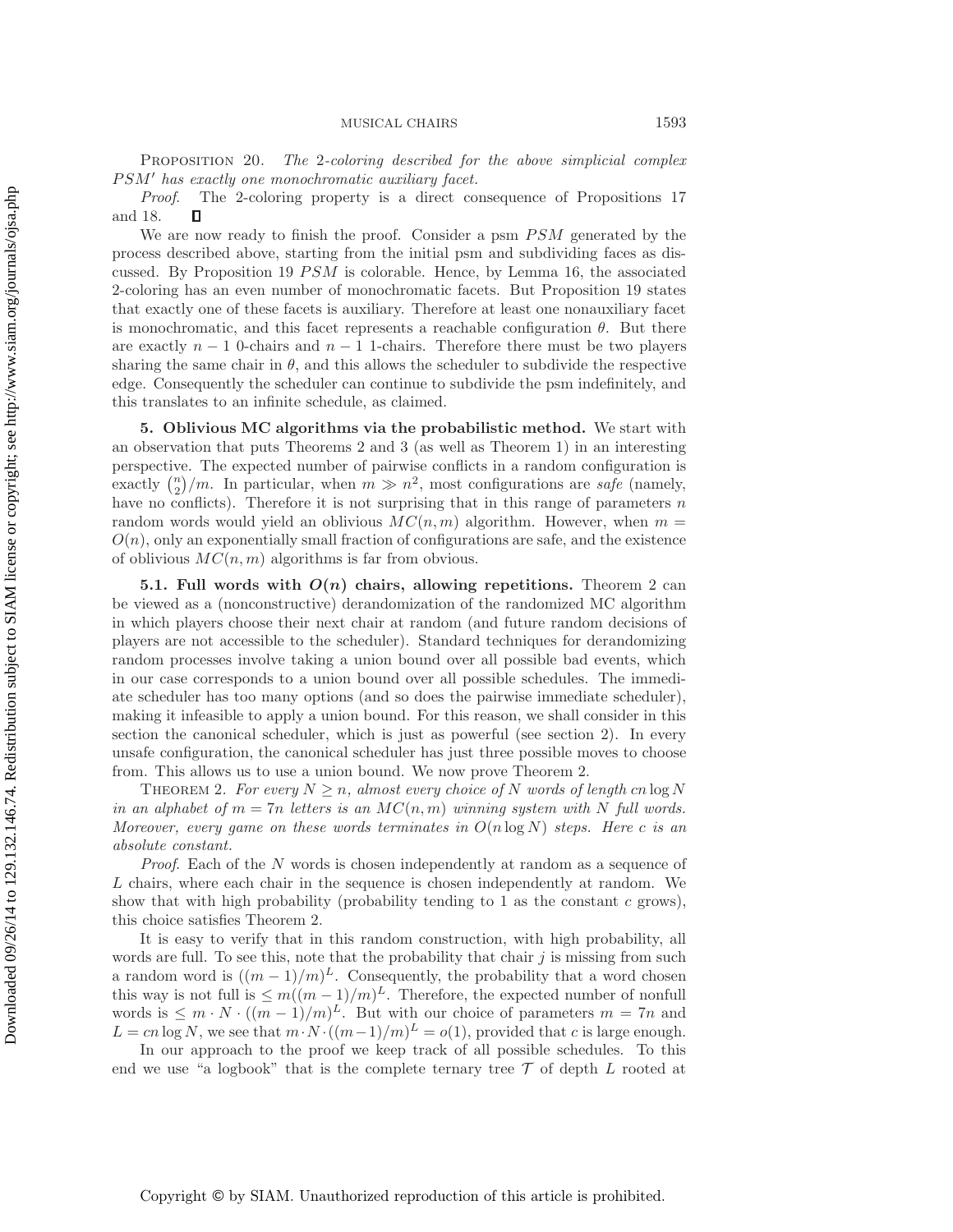r. Associated with every node v of  $\mathcal T$  is a random variable  $X_v$ . The values taken by  $X_v$  are system configurations. For a given choice of words and an initial system configuration we define the value of  $X_r$  to be the chosen initial configuration. Every node v has three children corresponding to the three possible next configurations that are available to the canonical scheduler at configuration  $X_v$ .

An important ingredient of the proof is a *potential* function (defined below) that maps system configurations to the nonnegative reals. It is also convenient to define an (artificial) "empty" configuration of 0 potential. Every safe configuration has potential 1, and every nonempty unsafe configuration has potential  $> 10$ . If the node u is a descendant of v and the system configuration  $X_v$  is safe, then we define  $X_u$  to be the empty configuration.

We thus also associate with every node of  $\mathcal T$  a nonnegative random variable  $P =$  $P_v$  that is the potential of the (random) configuration  $X_v$ . The main step of the proof is to show that if  $v_1, v_2, v_3$  are the three children of v, then  $\sum_{i=1}^{3} \mathbb{E}(P_{v_i}) \le r \mathbb{E}(P_v)$  for some constant  $r \leq 0.99$ . (Note that this inequality holds as well if  $X_v$  is either safe or empty.) This exponential drop implies that

$$
\mathbb{E}\left(\sum_{v \text{ is a leaf of } \mathcal{T}}(P_v)\right) = \sum_{v \text{ is a leaf of } \mathcal{T}} \mathbb{E}(P_v) = o(1)
$$

provided that L is large enough. This implies that with probability  $1 - o(1)$  (over the choice of random words) all leaves of  $\mathcal T$  correspond to an empty configuration. In other words every schedule terminates in fewer than L steps.

We turn to the details of the proof. A configuration with  $i$  occupied chairs is defined to have potential  $x^{n-i}$ , where  $x > 1$  is a constant to be chosen later. In a nonempty configuration the potential can vary between 1 and  $x^{n-1}$ , and it equals 1 iff the configuration is safe.

Consider a configuration of potential  $x^{n-i}$  (with  $i < n$ ), where the canonical pair is  $(\alpha, \beta)$ . It has three children representing the move of either  $\alpha$  or  $\beta$ , or both. Let us denote  $\rho = i/m$  and  $\rho' = (i - 1)/m$ . When a single player moves, the number of occupied chairs can stay unchanged, which happens with probability  $\rho$ . With probability  $1-\rho$ , one more chair will be occupied and the potential gets divided by x. Consider next what happens when both players move. Here the possible outcomes (in terms of number of occupied chairs) depend on whether there is an additional player γ currently co-occupying the same chair as α and β. It suffices to perform the analysis in the less favorable case in which there is no such player  $\gamma$ , as this provides an upper bound on the potential also for the case that there is such a player. With probability  $(\rho')^2$ , both  $\alpha$  and  $\beta$  move to occupied chairs and the potential gets multiplied by x. With probability  $\rho'(1-\rho')+(1-\rho')\rho=(\rho+\rho')(1-\rho')$ , the number of occupied chairs (and hence the potential) does not change. With probability  $(1 - \rho')(1 - \rho)$ , the number of occupied chairs grows by one and the potential gets divided by  $x$ .

It follows that if v is a node of  $\mathcal T$  with children  $v_1, v_2, v_3$  and if the configuration  $X_v$  is unsafe and nonempty, then  $\sum_{i=1}^3 \mathbb{E}(P_{v_i}) \leq \mathbb{E}(P_v)(2\rho + 2(1-\rho)/x + (\rho')^2x +$  $(\rho + \rho')(1 - \rho') + (1 - \rho)(1 - \rho')/x$ . Recall that  $x > 1$  and  $\rho' < \rho < 1$ . This implies that the last expression increases if  $\rho'$  is replaced by  $\rho$ , and thereafter it is maximized when  $\rho$  attains its largest possible value  $q = (n-1)/m$ . We conclude that

$$
\sum_{1}^{3} \mathbb{E}(P_{v_i}) \leq \mathbb{E}(P)(2q + 2(1-q)/x + q^2x + 2q(1-q) + (1-q)^2/x).
$$

We can choose  $q = 1/7$  and  $x = 23/2$  to obtain  $\sum_{i=1}^{3} \mathbb{E}(P_{v_i}) \leq r \mathbb{E}(P_v)$  for  $r < 0.99$ .

# Copyright © by SIAM. Unauthorized reproduction of this article is prohibited.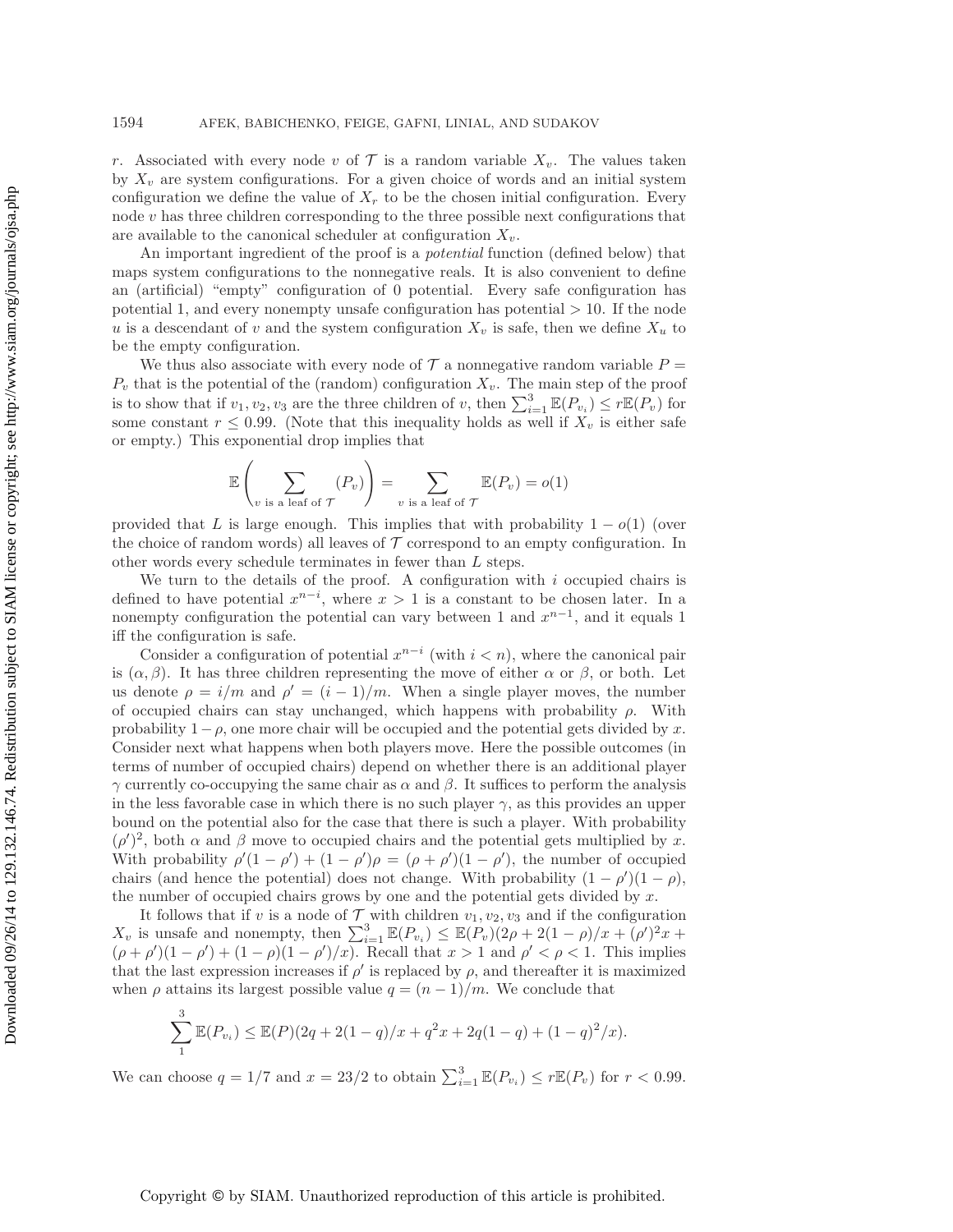This guarantees an exponential decrease in the expected sum of potentials and hence termination, as we now explain.

It follows that for every initial configuration the expected sum of potentials of all leaves at depth L does not exceed  $x^{n-1}$  (the largest possible potential) times  $r^L$ . On the other hand, if there is at least one leaf v for which the configuration  $X_v$  is neither safe nor empty, then the sum of potentials at depth L is at least  $x > 1$ . Our aim is to show that with high probability (over the choice of  $N$  words), all runs have length  $\langle L (i) \rangle$  for every choice of n out of the N words, (ii) each selection of an initial configuration, and (iii) every canonical scheduler's strategy. The  $n$  words can be chosen in  $\binom{N}{n}$  ways. For every n words, there are  $L^n$  possible initial configurations. The probability of length-L run from a given configuration is at most  $x^{n-1}r^L$ , where  $x = 23/2$  and  $r < 0.99$ . Therefore our claim is proved if  $\binom{N}{n} \cdot L^n \cdot x^{n-1} r^L \le o(1)$ . This inequality clearly holds if we let  $L = cn \log N$  with c a sufficiently large constant. This completes the proof of Theorem [2.](#page-1-1)  $\Box$ 

A careful analysis of the proof of Theorem [2](#page-1-1) shows that it actually works as A careful analysis of the proof of Theorem 2 shows that it actually works as<br>long as  $\frac{m}{n} > 4 + 2\sqrt{2} = 6.828...$  It would be interesting to determine the value of  $\liminf_{n\to\infty}^n \frac{m}{n}$  for which n long enough random words over an m-letter alphabet constitute, with high probability, an oblivious  $MC(n, m)$  algorithm.

## **5.2. Permutations over**  $O(n)$  **chairs.** Here we prove Theorem [3.](#page-2-0)

THEOREM [3](#page-2-0)*. For every integer*  $d \geq 1$  *there is an*  $MC(n, m)$  *winning system with*  $N = n<sup>d</sup>$  permutations *on*  $m = cn$  *symbols, where c depends only on d.* In fact, this *holds for almost every choice of* N *permutations on* [m]*.*

Our proof of Theorem [2](#page-1-1) involves aspects that do not apply in the context of Theorem [3.](#page-2-0) Theorem [3](#page-2-0) deals with random permutations, whereas in the proof of Theorem [2](#page-1-1) we use words of length  $\Omega(n \log n)$ . Recall that the word of a player is a sequence of chairs that the player traverses (upon conflicts) in a cyclic manner. The proof of Theorem [2](#page-1-1) establishes that with random words termination is likely in  $O(n \log n)$  steps. Making the words longer than the number of steps that suffice for termination avoids the possibility that a player will exhaust his word and wrap-around to the location where he started. If this were to happen, the arguments in the proof of Theorem [2](#page-1-1) would not hold anymore, because after a wrap-around occurs future chairs visited are no longer independent of chairs visited in previous steps—they are the same chairs. In Theorem [3](#page-2-0) we do not have the option of making words longer than  $m = O(n)$ , and hence our proof will not be able to avoid dealing with dependencies that arise from wrap-around effects. This is the main source of extra difficulties that need to be dealt with in the proof of Theorem [3](#page-2-0) compared to the proof of Theorem [2.](#page-1-1) These difficulties lead to a substantially different structure of proof for Theorem [3,](#page-2-0) compared to that of Theorem [2.](#page-1-1) In particular, our proof of Theorem [3](#page-2-0) works with a pairwise immediate scheduler, and unlike the proof of Theorem [2,](#page-1-1) there does not appear to be any significant benefit (e.g., no significant reduction in the ratio  $\frac{m}{n}$ ) if a canonical scheduler is used instead.

We first prove the special case  $N = n$  of Theorem [3,](#page-2-0) and only later show how to extend the proof to larger values of N.

<span id="page-17-0"></span>THEOREM 21. If  $m \geq cn$ , where  $c > 0$ , is a sufficiently large constant, then *there is a family of n permutations on*  $[m]$  *which constitute an oblivious*  $MC(n, m)$ *algorithm.*

We actually show that with high probability, a set of random permutations  $\pi_1, \ldots, \pi_n$  has the property that in every possible schedule the players visit at most  $L = O(m \log m)$  chairs. Our analysis separates between the locations (within the re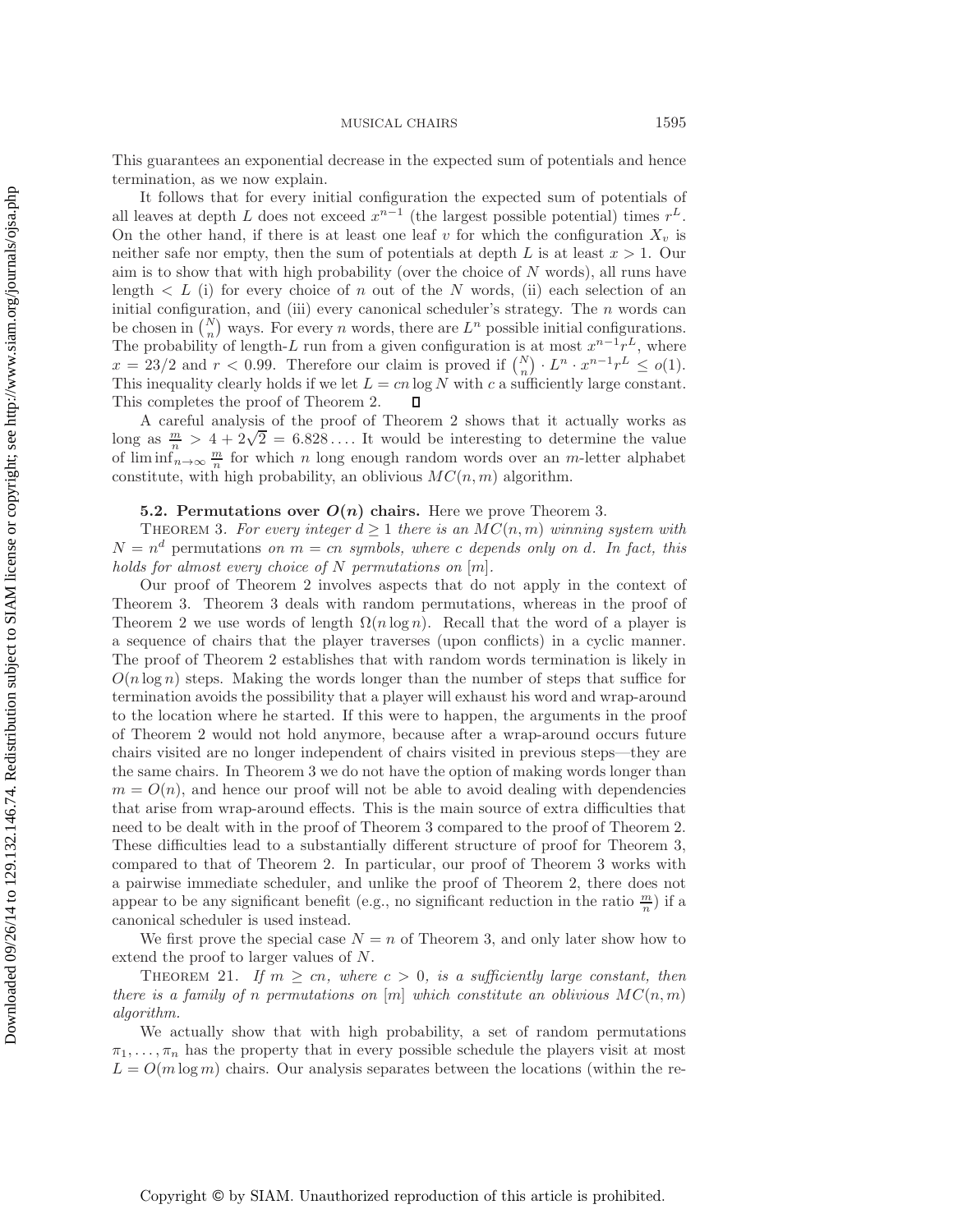spective words) visited by a schedule, and the contents in these locations (the actual chairs that are placed there by the random permutations). First, when considering a hypothetical schedule, we just view it as a sequence of locations visited. Thereafter, we give random contents to these locations. Finally, we compute the probability that this content is consistent with the assumption that these are the locations visited by the schedule. Consistency requires that the composition of chairs in these locations includes sufficiently many conflicts so as to allow the scheduler to traverse these particular locations. If the probability of consistency is sufficiently low, then Theorem [21](#page-17-0) can be proved by using a union bound, as follows. There are  $m<sup>n</sup>$  possible initial choices of locations in which to start the schedule. (We refer to these here as *initial configurations*.) From each initial configuration we consider all possible sequences of  $L$  locations (namely, all possible ways of partitioning  $L$  into  $n$  nonnegative parts  $L_1,\ldots,L_n$  with  $\sum L_i = L$ , advancing  $L_i$  steps on word i). For each such sequence, we fill in the chairs in the locations in the sequence at random and prove that the probability that this sequence represents a possible schedule is extremely small—so small that even if we take a union bound over all initial configurations and over all sequences of length L, we are left with a probability much smaller than 1.

The main difficulty in the proof is that since  $L \gg m$ , some players may completely traverse their permutation (even more than once) and therefore the chairs in these locations are no longer random. To address this, we partition the sequence of moves into  $L/t$  blocks, where in each block players visit a total of t locations. We can and will assume that t divides L. We take  $t = \delta m$  for some sufficiently small constant  $\delta$ , and  $n = \epsilon m$ , where  $\epsilon$  is a constant much smaller than  $\delta$ . This choice of parameters implies that within a block, chairs are essentially random and independent. To deal with dependencies among different blocks, we classify players (and their corresponding permutations) as *light* or *heavy*. A player is light if during the whole schedule (of length L) it visits at most  $t/\log m = o(t)$  locations. A player that visits more than  $t/\log m$  locations during the whole sequence is heavy. Observe that for light players, the probability of encountering a particular chair in some given location is at most  $\frac{1}{m-o(t)} \leq \frac{1+o(1)}{m}$ . Hence, the chairs encountered by light players are essentially random and independent (up to negligible error terms). Thus it is the heavy players that introduce dependencies among blocks. Every heavy player visits at least  $t/\log m$ locations, so that  $n_h$ , the number of heavy players does not exceed  $n_h \leq (L \log m)/t$  $O(\log^2 m)$ . The fact that the number of heavy players is small is used in our proof to limit the dependencies among blocks.

The following lemma is used to show that in every block of length t the number of locations that are visited by heavy players is not too large. Consequently, sufficiently many locations are visited by light players. In the lemma, we use the following notation. A segment of k locations in a permutation is said to have *volume*  $k - 1$ . Given a collection of locations, a chair is *unique* if it appears exactly once in these locations.

<span id="page-18-0"></span>LEMMA 22. Let  $n_h \leq m/\log^2 m$  and let  $\delta > 0$  be a sufficiently small constant. *Consider* n *random permutations over*  $[m]$ *. Select any*  $n_h$  *of the permutations and a starting location in each of them. Choose the next intervals in the selected permutations with total volume t' for some*  $t/10 \le t' \le t$ . With probability  $1 - o(1)$  *for every such set of choices at least* 4t /5 *of the chairs in the chosen intervals are unique.*

*Proof.* We first note that we will be using the lemma with  $n_h = O(\log^2 n)$ . Also, if a list of letters contains u unique letters (i.e., they appear exactly once) and  $r$ repeated letter (i.e., appearing at least twice), then it has  $d = u + r$  distinct letters and length  $\lambda \geq u + 2r$ . In particular  $d \leq (\lambda + u)/2$ .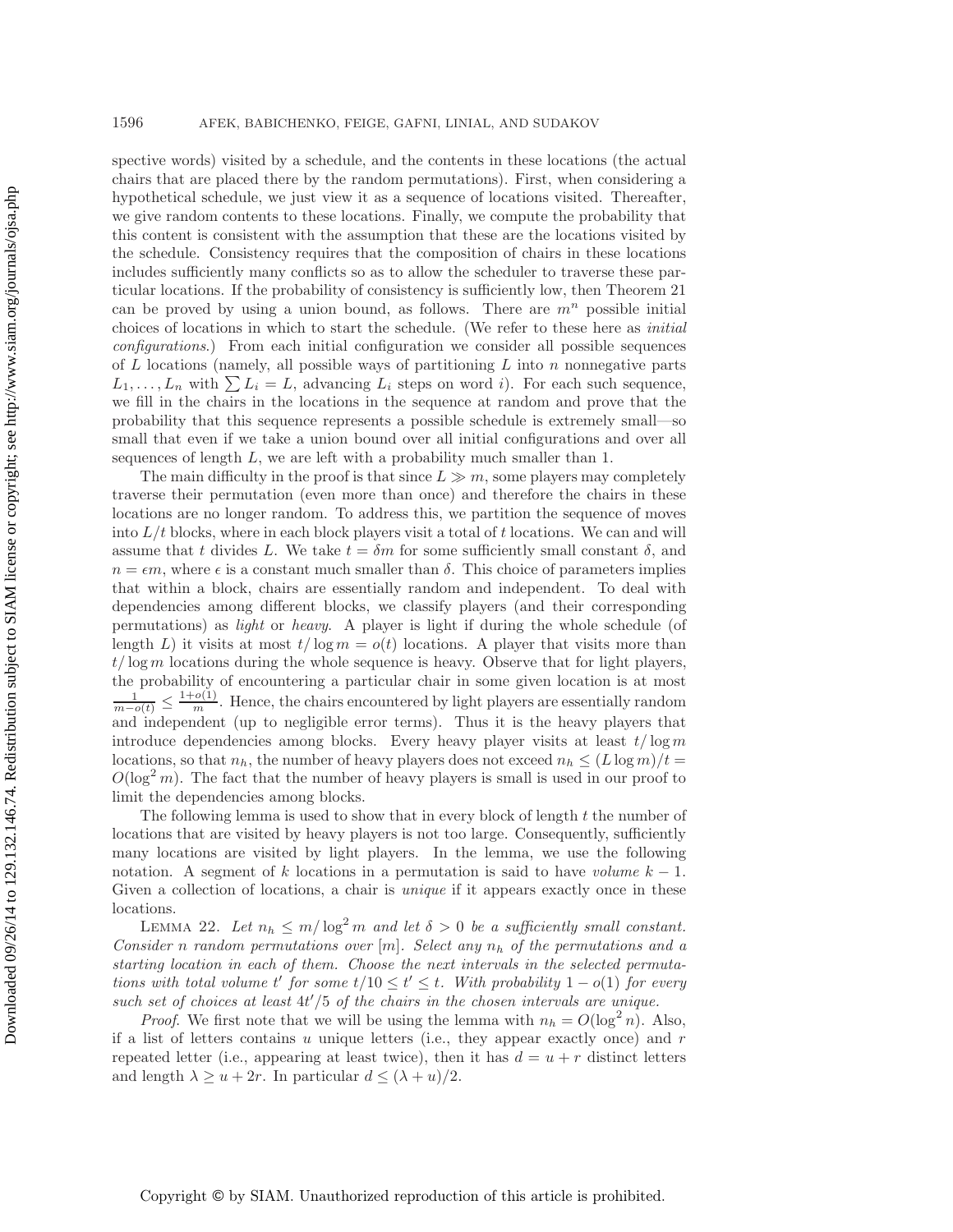There are  $\binom{n}{n_h}$  ways of choosing  $n_h$  of the permutations. Then, there are  $m^{n_h}$ choices for the initial configuration. We denote by  $s_i$  the volume of the *i*th interval, so that  $\sum_{i=1}^{n_h} s_i = t'$ . Therefore there are  $\binom{t'+n_h-1}{n_h-1} \leq m^{n_h}$  ways of choosing the intervals with total volume  $t'$ . Since the volume of every interval is at most  $t'$ , we have that the probability that a particular chair resides at a particular location in this interval is at most  $1/(m-t')$ . This is because the permutation is random and at most t' chairs appeared so far in this interval. Therefore the probability that a sequence of  $t'$  labels involves less than 0.9t distinct chairs is at most

$$
\binom{m}{0.9t'} \left(\frac{0.9t'}{m-t'}\right)^{t'} \le \left(\frac{em}{0.9t'}\right)^{0.9t'} \left(\frac{0.9t'}{m-t'}\right)^{t'} \le e^{t'} \left(\frac{m}{m-t'}\right)^{0.9t'} \left(\frac{t'}{m-t'}\right)^{0.1t'}
$$

$$
\le 4^{t'} (2\delta)^{0.1t'} \ll e^{-t'}.
$$

*Explanation.* The set of chairs that appear in these intervals can be chosen in  $\binom{m}{0.9t}$ ways. The probability that a particular location in this union of intervals is assigned to a chair from the chosen set does not exceed  $\frac{0.9t'}{m-t'}$ . In addition  $m/(m-t') \leq (1+\delta)$ ,  $t'/(m-t') \leq 2\delta$ , and  $\delta$  is a very small constant.

Now we take a union bound over all choices of  $n_h$  permutations, all starting locations and all collection of intervals with total volume  $t'$ . It follows that the probability that there is a choice of intervals of volume  $t'$  that span  $\leq n_h$  permutations and contain fewer than  $9t'/10$  distinct chairs is at most

$$
m^{3n_h}e^{-t'} = o(1).
$$

In the above notation,  $\lambda = t'$  and  $d \geq 0.9t'$ , which yields  $u \geq 0.8t'$  as claimed. П

Since the conclusion of this lemma holds with probability  $1-o(1)$ , we can assume that our set of permutations satisfies it. In particular, in every collection of intervals in these permutations with total volume  $\frac{t}{10} \leq t' \leq t$  that reside in  $O(\log^2 m)$ permutations there are at least  $4t'/5$  unique chairs.

As already mentioned, we break the sequence of L locations visited by players into blocks of  $t$  locations each. We analyze the possible runs by considering first the *breakpoints profile*, namely, where each block starts and ends on each of the n words. There are  $m<sup>n</sup>$  possible choices for the starting locations. If, in a particular block, player *i* visits  $s_i$  chairs, then  $\sum_{i=1}^n s_i = t$ . Consequently, the parameters  $s_1, \ldots, s_n$ can be chosen in  $\binom{t+n-1}{n} \leq 2^{t+n}$  ways. There are  $L/t$  blocks, so that the total number of possible breakpoints profiles is at most  $m^n(2^{t+n})^{L/t} \leq m^n 2^{2L}$ . (Here we used the fact that  $t > n$ .) Clearly, by observing the breakpoints profile we can tell which players are light and which are heavy. We recall that there are at most  $O(\log^2 m)$ heavy players and that the premise of Lemma [22](#page-18-0) can be assumed to hold.

Let us fix an arbitrary particular breakpoints profile  $\beta$ . We wish to estimate the probability (over the random choice of chairs) that some legal sequence of moves by the pairwise immediate scheduler yields this breakpoints profile  $\beta$ . Let B be an arbitrary block in  $\beta$ . Let  $p(B)$  denote the probability over choice of random chairs and *conditioned over contents of all previous blocks in* β that there is a legal sequence of moves by the pairwise immediate scheduler that produces this block B.

<span id="page-19-0"></span>LEMMA 23. For  $p(B)$  as defined above we have that  $p(B) \leq 8^{-t}$ .

*Proof.* The total number of chairs encountered in block B is  $n \ll t$ . (For the initial locations) plus  $t$  (for the moves.) Recall that the set of heavy players is determined by the block-sequence  $\beta$ . Hence, within block B it is clear which are the heavy players and which are the light players. Let  $t_h$  (resp.,  $t_\ell = t - t_h$ ) be the number of chairs

Downloaded 09/26/14 to 129.132.146.74. Redistribution subject to SIAM license or copyright; see http://www.siam.org/journals/ojsa.php Downloaded 09/26/14 to 129.132.146.74. Redistribution subject to SIAM license or copyright; see http://www.siam.org/journals/ojsa.php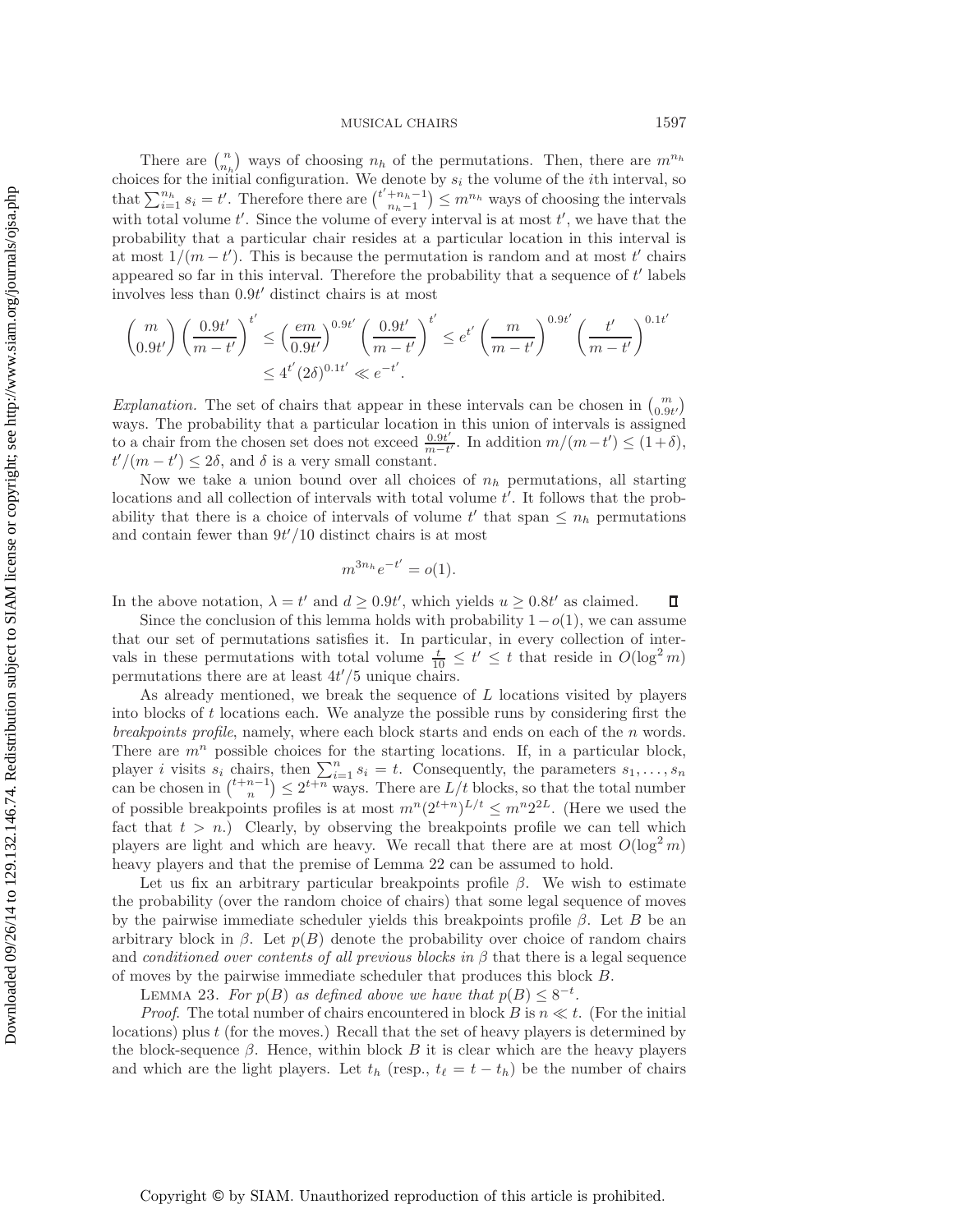visited by heavy (resp., light) players in this block. The proof now breaks into two cases, depending on the value of  $t_h$ .

*Case* 1.  $t_h \leq 0.1t$ . Light players altogether visit  $n + t_{\ell}$  chairs (*n* initial locations plus  $t_{\ell}$  moves). If u of these chair are unique, then they visit at most  $(n + t_{\ell} + u)/2$ distinct chairs. But a chair in this collection that is unique is either (i) one of the  $n$ chairs where a player terminates its walk or (ii) a chair that a light player traverses due to a conflict with a heavy player, and there are at most  $t<sub>h</sub>$  of those. Consequently, the number of distinct chairs visited by light players does not exceed  $(n+t_{\ell}+n+t_h)/2 =$  $t/2 + n$ .

Fix the set S of  $t/2 + n$  distinct chairs that we are allowed to use. There are  $\binom{m}{n+t/2}$  choices for S. Now assign chairs to the locations one by one, in an arbitrary order. Each location has probability of at most  $(1+o(1))\frac{n+t/2}{m}$  of receiving a chair in S. Since we are dealing here with light players, we have exposed only  $o(m)$  chairs for each of them (in B and in previous blocks of  $\beta$ ), and as mentioned above, this can increase the probability by no more that a  $1 + o(1)$  factor.

Hence the probability that the segments traversed by the light players contain only  $n + t/2$  chairs is at most

$$
\binom{m}{n+t/2} \left( (1+o(1)) \frac{n+t/2}{m} \right)^{t_{\ell}}
$$
\n
$$
\leq \left( \frac{em}{n+t/2} \right)^{n+t/2} 2^{t_{\ell}} \left( \frac{n+t/2}{m} \right)^{t_{\ell}}
$$
\n
$$
\leq (2e)^{t} \left( \frac{n+t/2}{m} \right)^{(t_{\ell}-t_{h})/2-n} \leq (2e)^{t} (t/m)^{t/4} < 8^{-t}.
$$

Here we used that  $t_h + t_\ell = t$ ,  $t_h \leq 0.1t$ ,  $t_l \geq 0.9t$ , and  $n \ll t \ll m$ .

*Case* 2.  $t_h \geq 0.1t$ . Let us reveal first the chairs visited by the heavy players. By Lemma [22,](#page-18-0) we find there at least  $4t_h/5$  unique chairs. In order that the heavy players traverse these chairs, they must be visited by light players as well. Hence, the  $t_{\ell}$ locations visited by light players must include all these  $0.8t<sub>h</sub>$  prespecified chairs. We bound the probability of this as follows. First choose for each of the  $0.8t<sub>h</sub>$  prespecified chairs a particular location where it should appear in the intervals of light players. The number of such choices is  $\leq t_{\ell}^{0.8t_h}$ . As mentioned above, the probability that a particular chair is assigned to some specific location is  $(1 + o(1))/m$ . Therefore the probability that  $0.8t<sub>h</sub>$  prespecified chairs appear in the light intervals is at most  $t_{\ell}^{0.8t_h}((1+o(1))/m)^{0.8t_h}$ . Thus the probability that a schedule satisfying the condition of the lemma exists is at most

$$
t_{\ell}^{0.8t_h}((1+o(1))/m)^{0.8t_h} \le (2t/m)^{0.8t_h} \le (2t/m)^{t/15} < 8^{-t},
$$

 $\Box$ 

where we used that  $n \ll t \ll m$ .

Lemma [23](#page-19-0) implies an upper bound of  $p(B)^{L/t} = 8^{-L}$  on the probability there is a legal sequence of moves by the pairwise immediate scheduler that gives rise to breakpoints profile  $\beta$ . Taking a union bound over all block sequences (whose number is at most  $m^n 2^{2L} \leq 6^L$ , by our choice of  $L = Cm \log m$  for a sufficiently large constant  $C$ ), Theorem [21](#page-17-0) is proved.

Observe that the proof of Theorem [21](#page-17-0) easily extends to the case that there are  $N = m^{O(1)}$  random permutations out of which one chooses n. We simply need to multiply the number of possibilities by  $N^n$ , a term that can be absorbed by increasing m, similar to the way the term  $m^n$  is absorbed. In Lemma [22](#page-18-0) we need to replace  $\binom{n}{n_h}$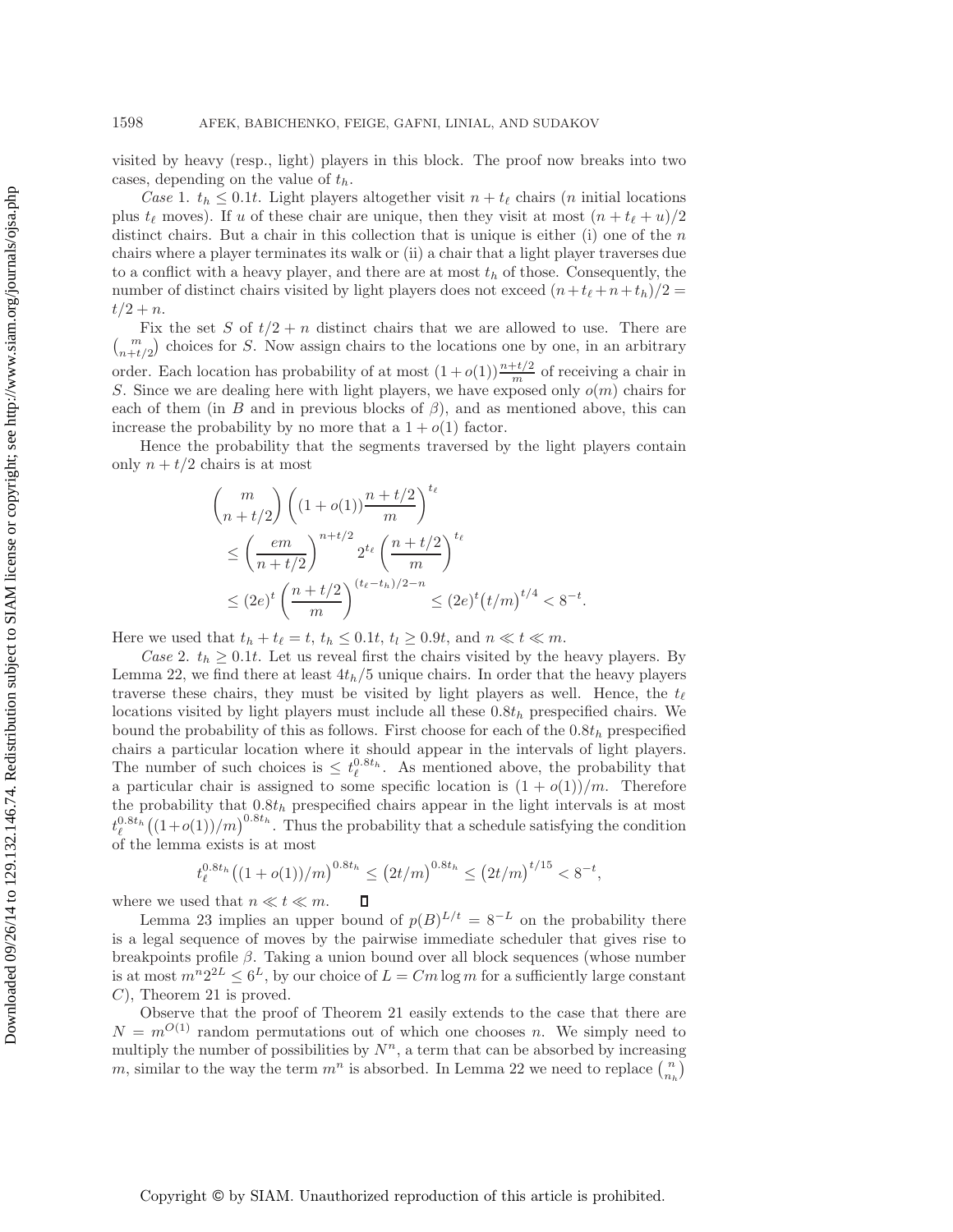by  $\binom{N}{n_h}$ , and the proof goes through without any change (because  $n_h$  is so small). This proves Theorem [3.](#page-2-0)

**5.3. Explicit construction with permutations and**  $m = O(n^2)$ **.** In this section we present for every integer  $d \geq 1$  an explicit collection of  $n^d$  permutations on  $m = O(d^2n^2)$  such that every n of these permutations constitute an oblivious  $MC(n, m)$  algorithm. This proves Theorem [4.](#page-2-1)

We let  $LCS(\pi,\sigma)$  stand for the length of the longest common subsequence of the two permutations  $\pi$  and  $\sigma$ , considered cyclically. (That is, we may rotate  $\pi$  and  $\sigma$ arbitrarily to maximize the length of the resulting longest common subsequence). The following easy claim is useful.

PROPOSITION 24. Let  $\pi_1, \ldots, \pi_n$  be permutations of  $\{1, \ldots, m\}$  *such that*  $LCS(\pi_i,$  $\pi_j$   $\leq$  *r for all*  $i \neq j$ *. If*  $m > (n-1)r$ *, then in every schedule none of the*  $\pi_i$  *is fully traversed.*

*Proof*. This proof is reached by contradiction. Consider a schedule in which one of the permutations is fully traversed, say, that  $\pi_1$  is the first permutation to be fully traversed. Each move along  $\pi_1$  reflects a conflict with some other permutation. Hence, there is a permutation  $\pi_i, i > 1$  that has at least  $m/(n-1)$  agreements with  $\pi_1$ . Consequently,  $r \geq LCS(\pi_1, \pi_i) \geq \frac{m}{(n-1)}$ , a contradiction. П

This yields an inexplicit oblivious  $MC(n, m)$  algorithm with  $m = O(n^2)$ , since (even exponentially) large families of permutations in  $[m]$  exist where every two per-(even exponentially) large families of permutations in  $[m]$  exist where every two permutations have an LCS of only  $O(\sqrt{m})$ . We omit the easy details. On the other hand, we should notice that by [\[6\]](#page-22-10) this approach is inherently limited and can, at best, yield bounds of the form  $m \leq O(n^{3/2})$ .

We now present an explicit construction that uses some algebra.

LEMMA 25. Let p be a prime power, let d be a positive integer, and let  $m = p^2$ . *Then there is an explicit family of*  $(1 - o(1))m<sup>d</sup>$  *permutations of an m-element set, where the LCS of every two permutations is at most*  $4d\sqrt{m}$ .

*Proof.* Let F be the finite field of order p. Let  $\mathcal{M} := \mathbb{F} \times \mathbb{F}$ , and  $m = p^2 = |\mathcal{M}|$ . Let f be a polynomial of degree 2d over  $\mathbb F$  with vanishing constant term, and let  $j \in \mathbb{F}$ . We call the set  $B_{f,j} = \{(x, f(x) + j)|x \in \mathbb{F}\}\$ a block. We associate with f the following permutation  $\pi_f$  of M: It starts with an arbitrary ordering of the elements in  $B_{f,0}$  followed by  $B_{f,1}$  arbitrarily ordered, then of  $B_{f,2}$ , etc. A polynomial of degree r over a field has at most r roots. It follows that for every two polynomials  $f \neq g$  as above and any  $i, j \in \mathbb{F}$ , the blocks  $B_{f,i}$  and  $B_{g,j}$  have at most 2d elements in common. There are  $(p-1) \cdot p^{2d-1} = (1 - o(1))m^d$  such polynomials. There are p blocks in  $\pi_f$ and in  $\pi_g$ , so that  $LCS(\pi_f, \pi_g) \leq 4dp$ , as claimed. П

**6. Discussion and open problems.** This work originated with the introduction of the concept of oblivious distributed algorithms. In the present paper we concentrated on oblivious MC algorithms, a topic which yields a number of interesting mathematical challenges. We showed that  $m \geq 2n - 1$  chairs are necessary and sufficient for the existence of an oblivious  $MC$  algorithm with n processors. Still, our construction involves very long words. It is interesting to find explicit constructions with  $m = 2n - 1$  chairs and substantially shorter words.

In other ranges of the problem we can show, using the probabilistic method, that oblivious  $MC(n, m)$  algorithms exist with  $m = O(n)$  and relatively short full words. We still do not have explicit constructions with comparable properties. We would also like to determine  $\liminf \frac{m}{n}$  such that n random words over an m letter alphabet typically constitute an oblivious  $MC(n, m)$  algorithm.